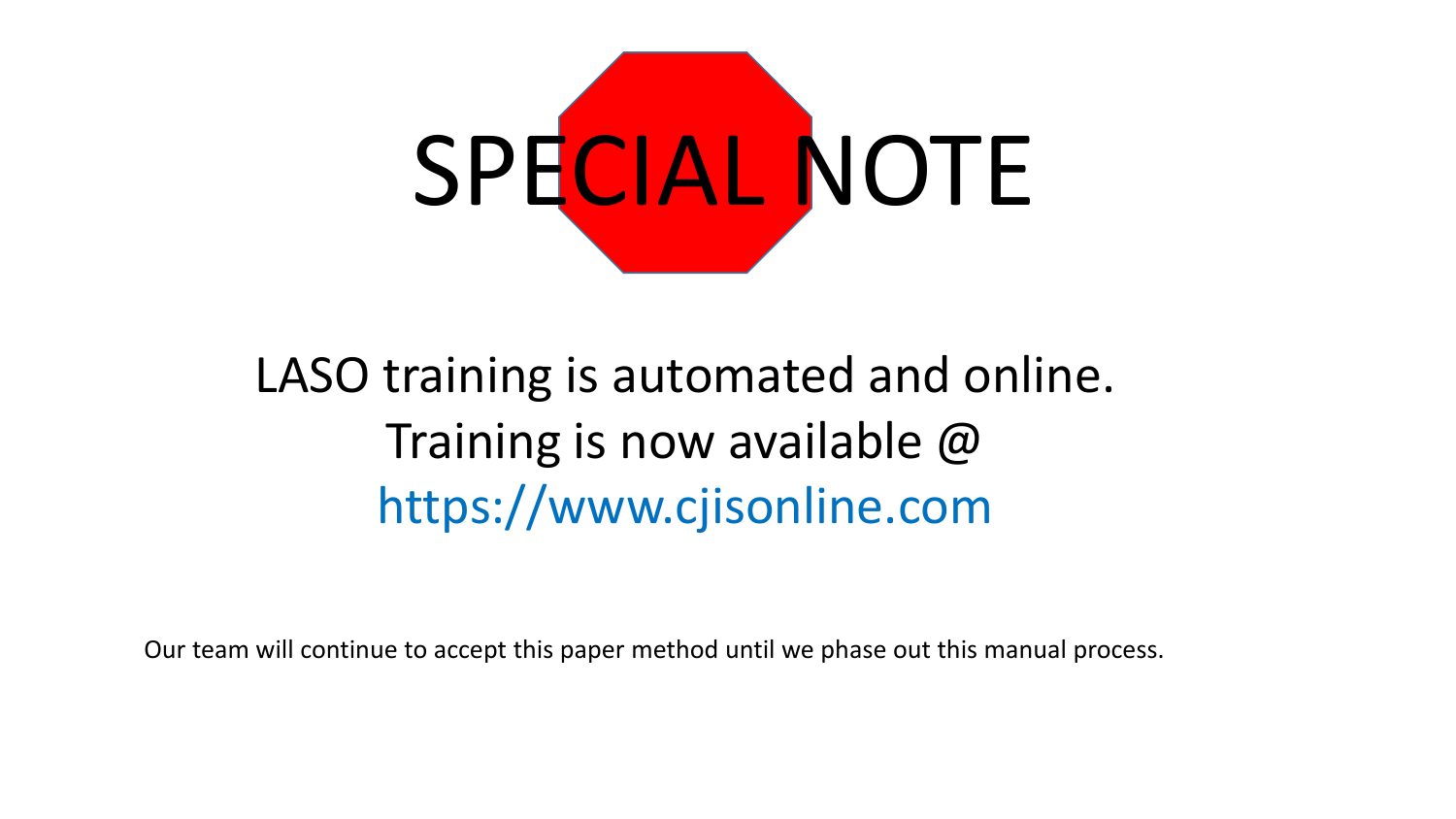

#### CJIS Security Office

#### **Information Security – LASO Training**

07/08/2021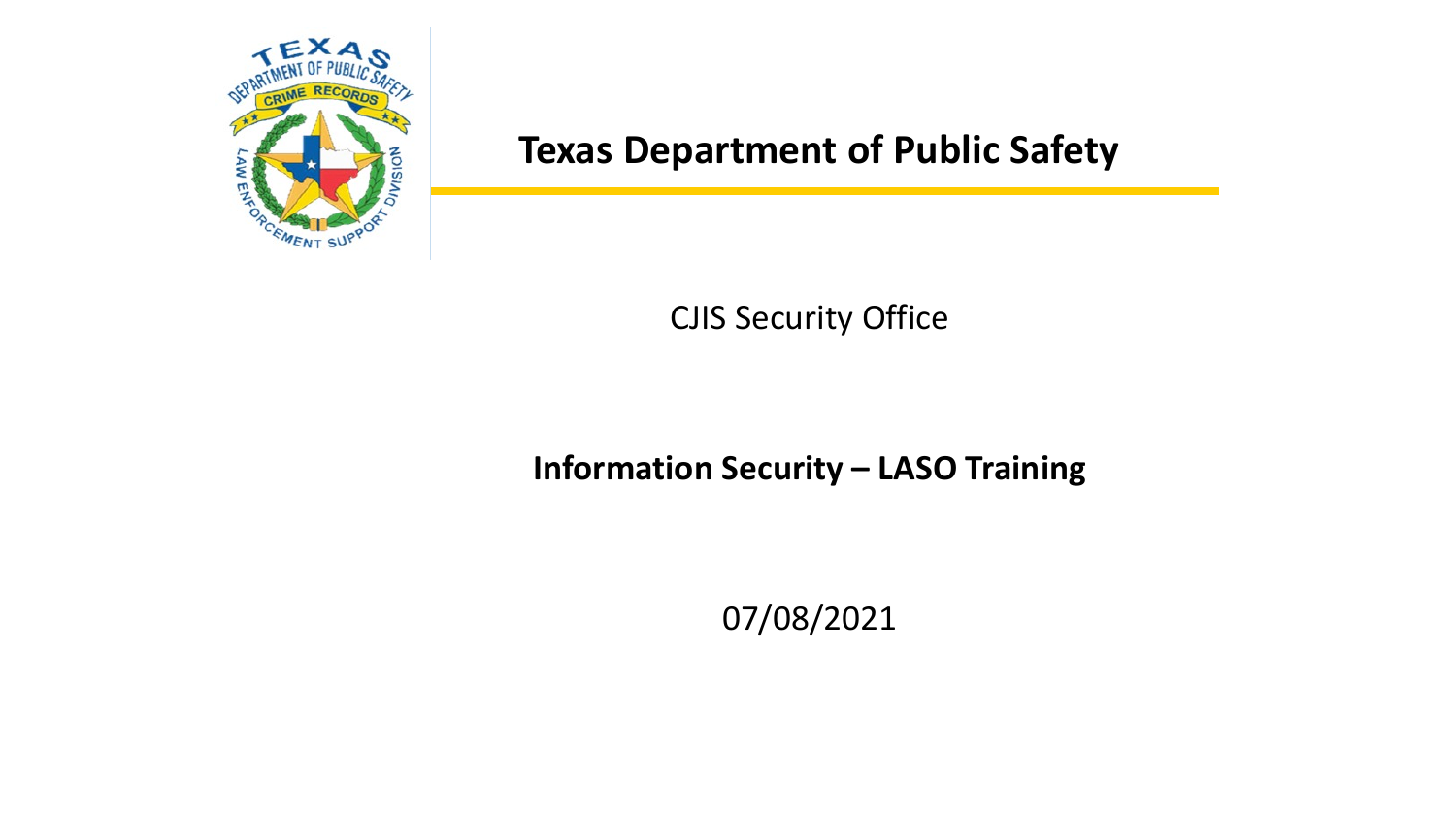

This training is designed to familiarize the Local Agency Security Officer (LASO) with the duties required by the FBI CJIS Security Policy (CSP).

This training does not cover every topic within the CSP, but emphasizes certain areas.

Agencies must review their operations and compare them with the requirements of the CSP to determine what is applicable and in compliance for their agency.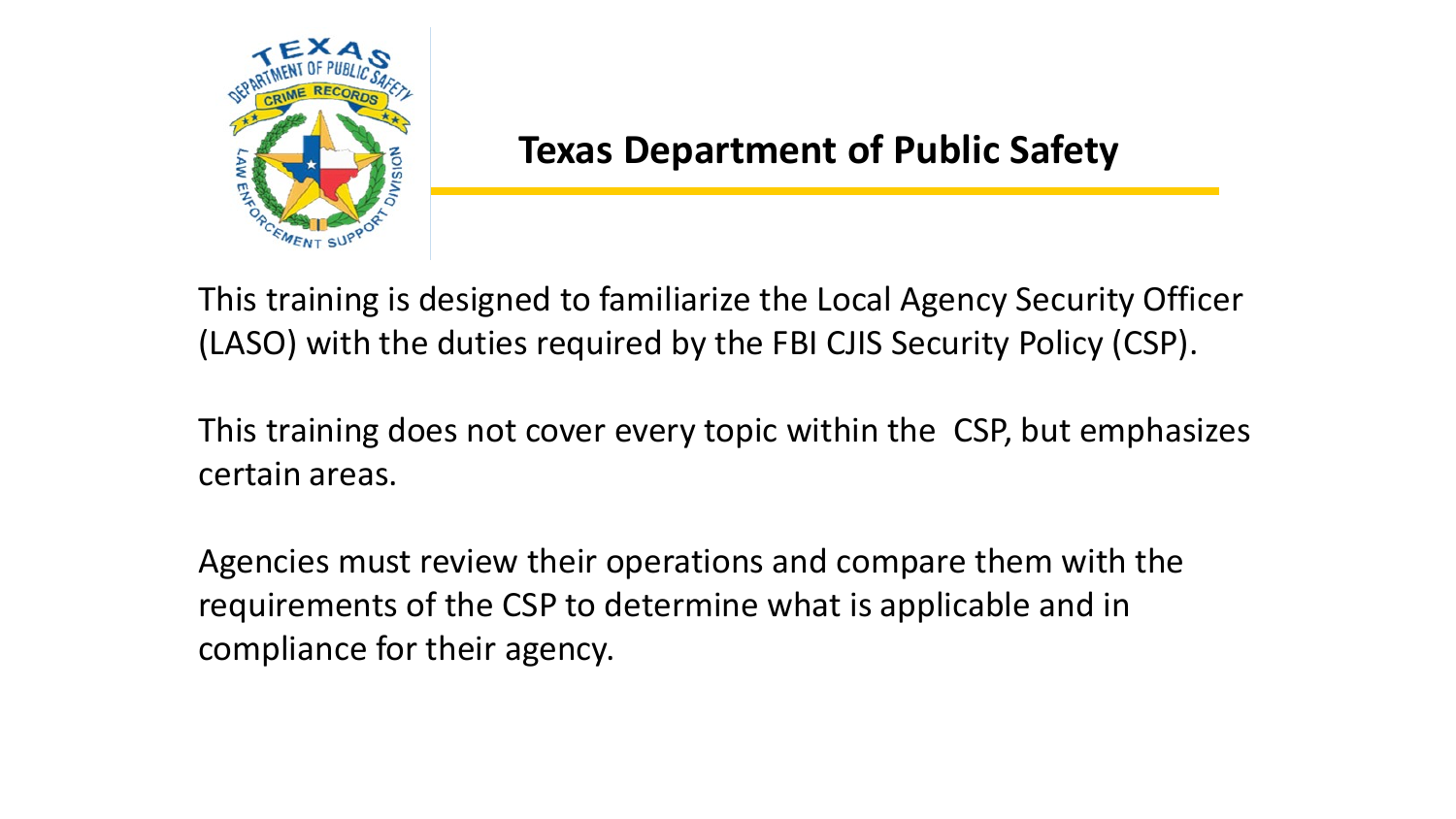

## Agenda

- •CJIS Security Policy requirements
- •LASO role and responsibilities
- •Focus topics for a LASO
- •2019 CSA Audit Results
- •2019 Texas Agencies Audit Summary
- •Resources / Links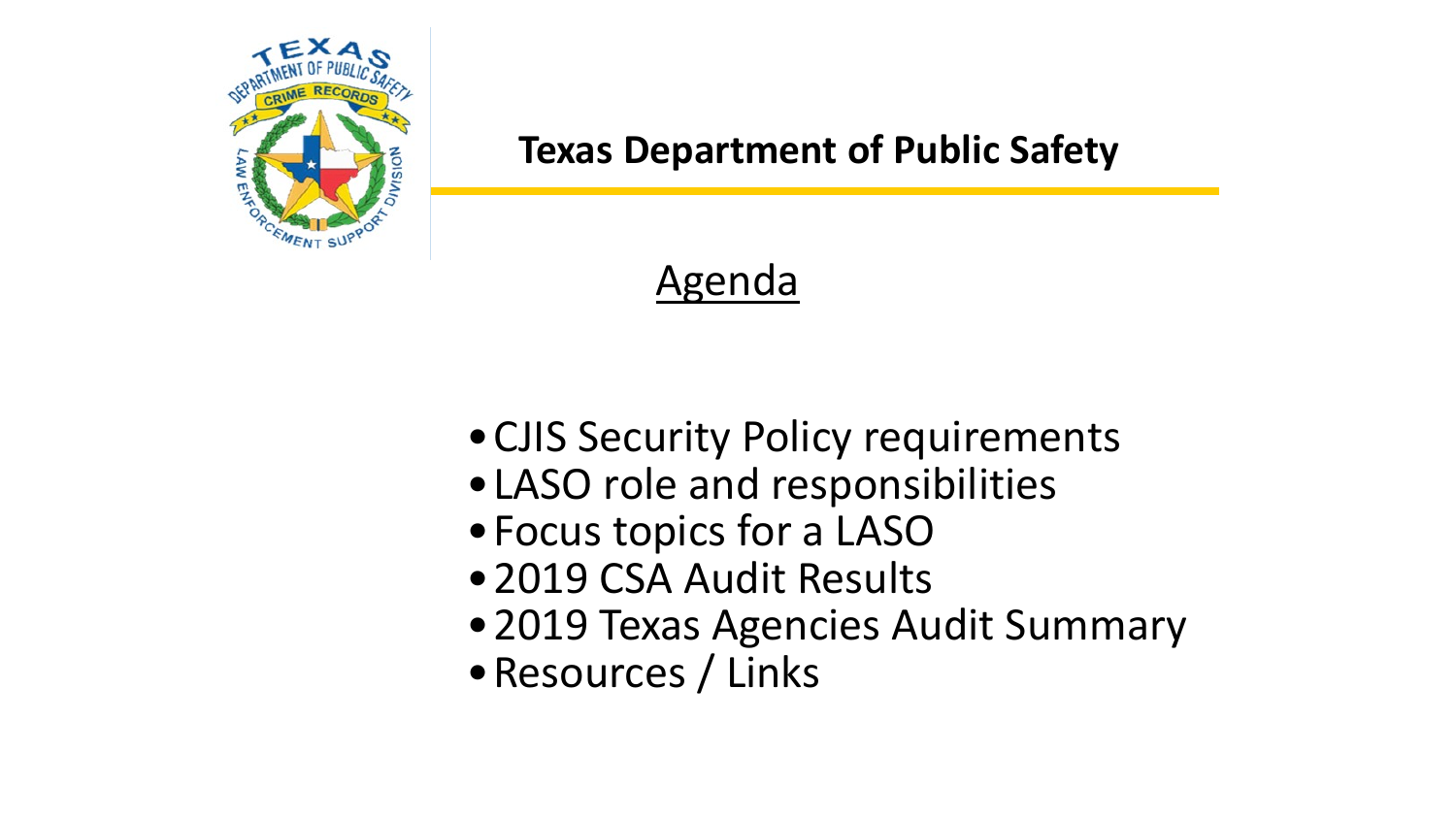

The CJIS Security Policy (CSP) provides the minimum level of Information Technology (IT) security requirements acceptable for the transmission, processing and storage of Criminal Justice Information Systems (CJIS) data.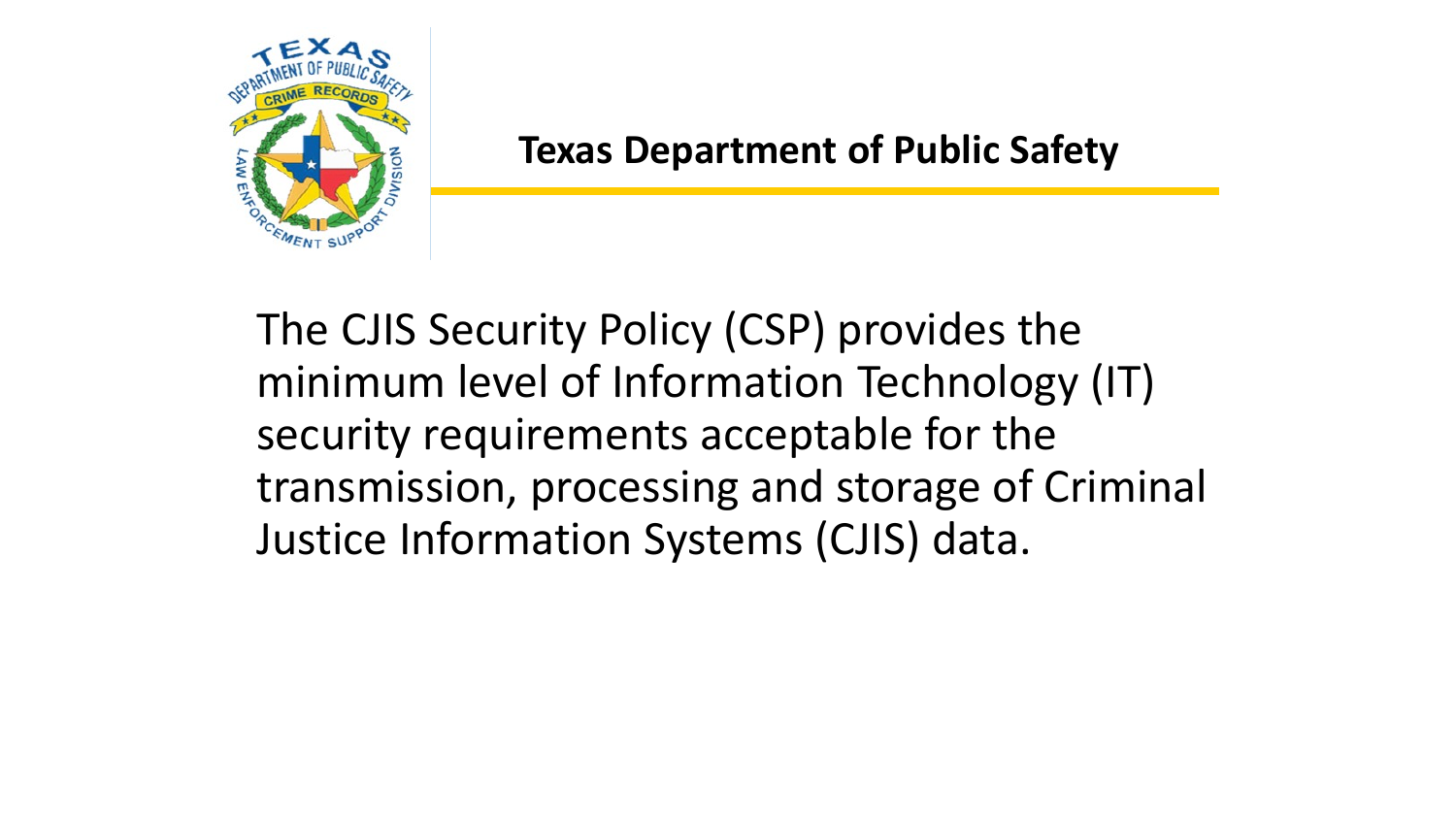

There is always a conflict between Computer Security and how easy a computer is to use.

As Computer Security Increases, Ease of Use decreases.

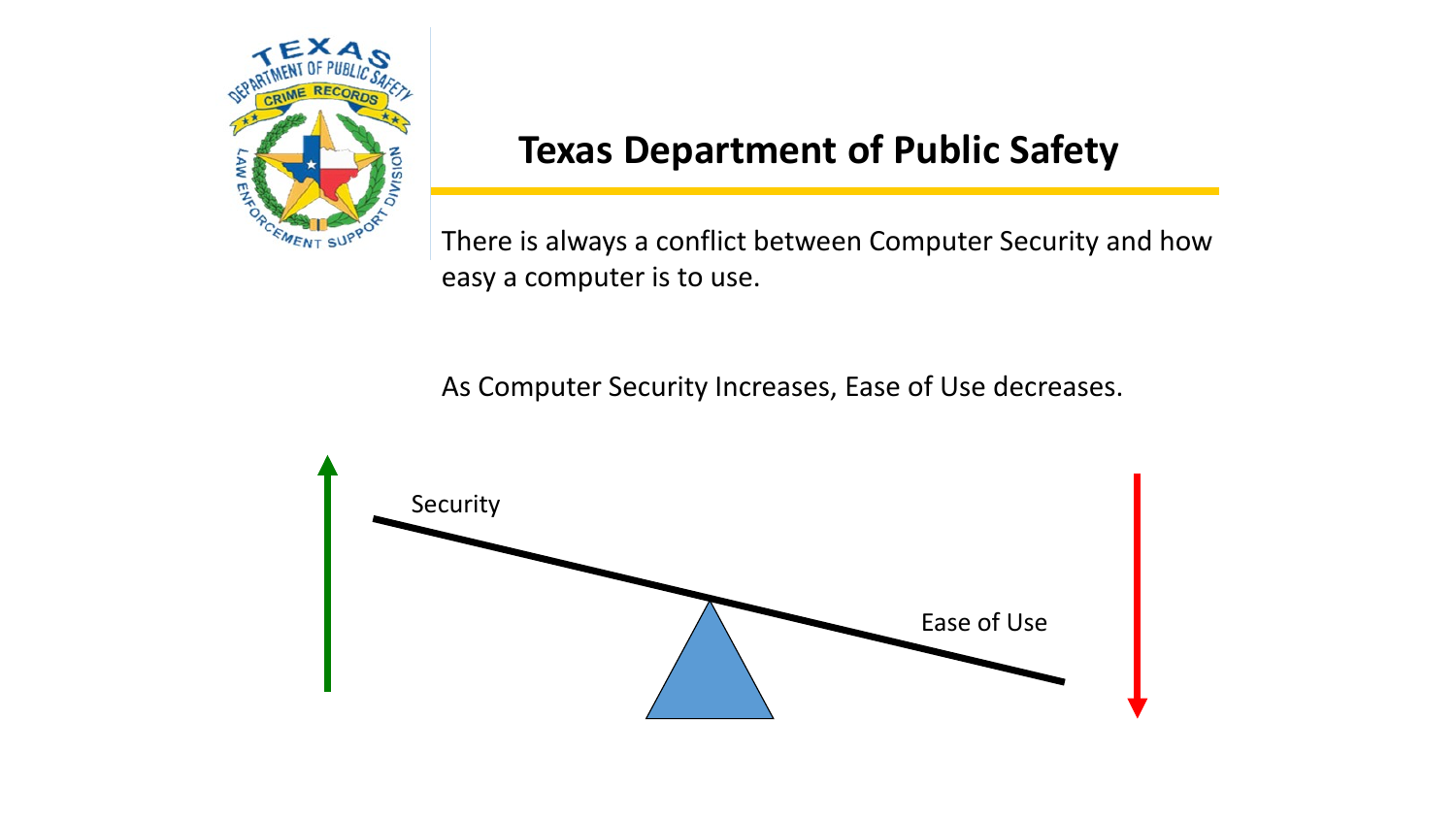

The reverse is also true.

As Ease of Use Increases, Computer Security decreases.

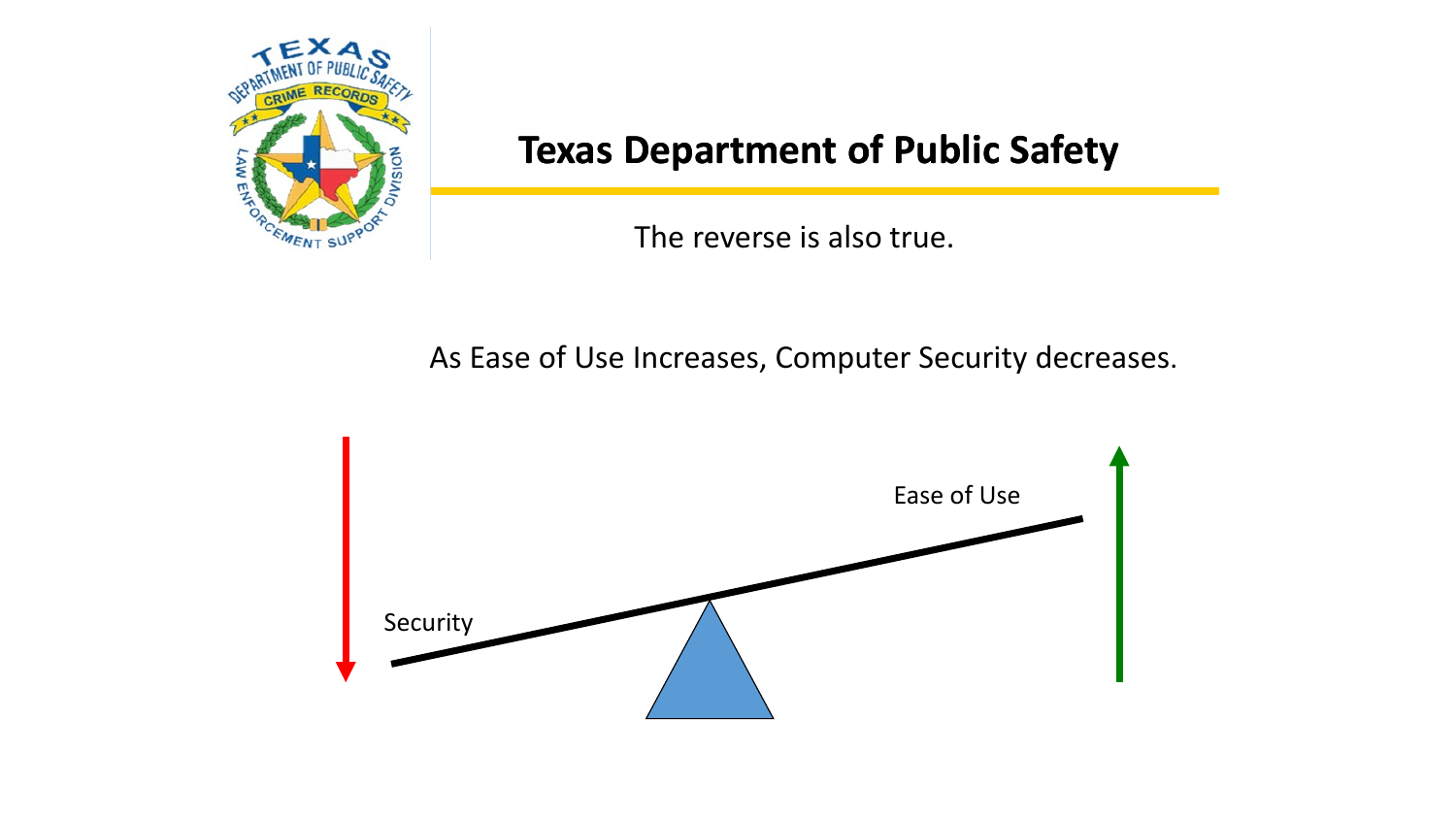

A balance between Security and Ease of Use is needed.

The CJIS Security Policy provides a foundation that balances Security and Ease of Use.

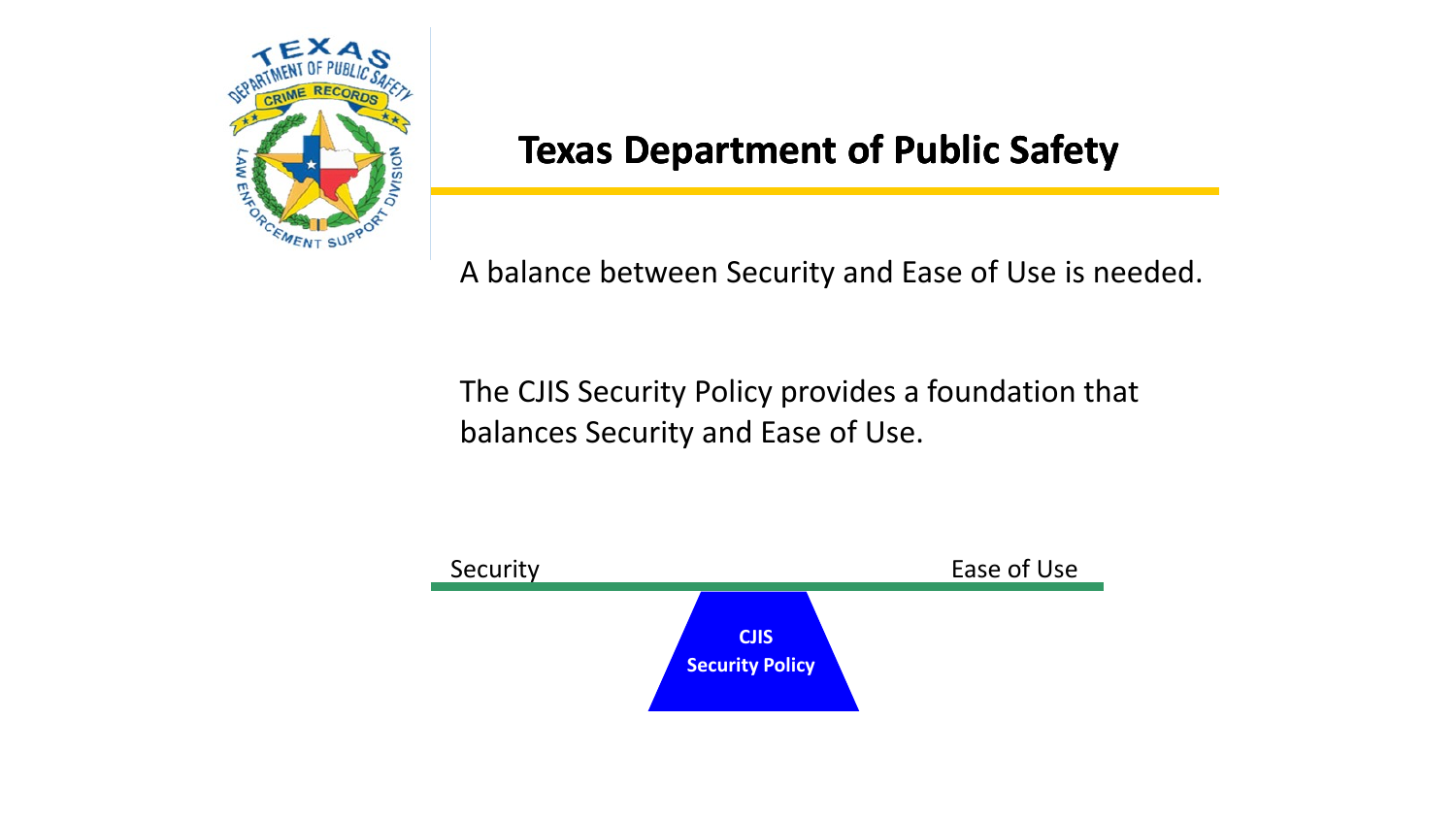

## The CJIS Security Policy defines:

- Roles and responsibilities: CSO, TAC, LASO
- Physical security requirements
- Technical security requirements
- Best Practices information (Appendices)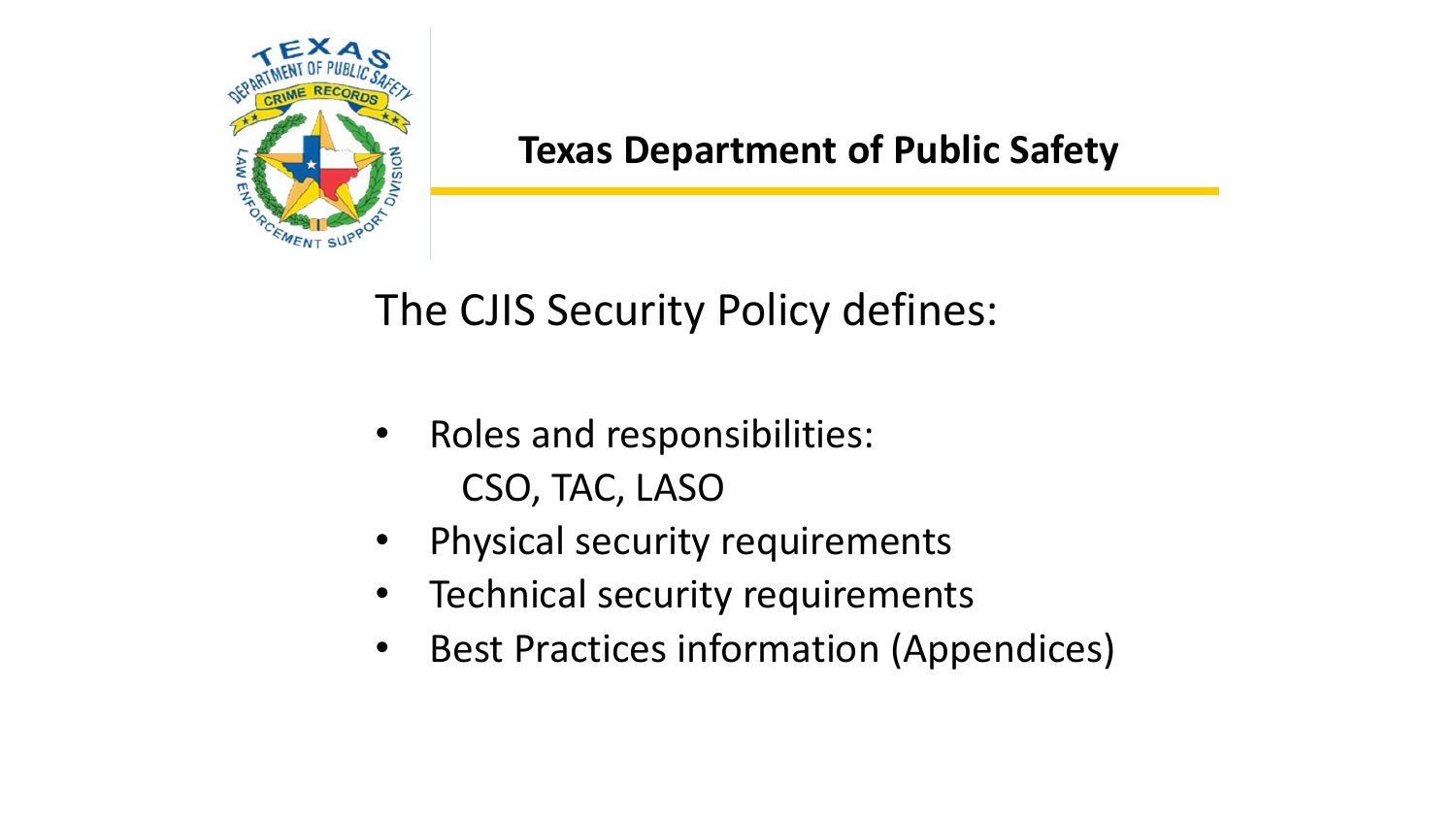

- CSO CJIS Systems Officer (state level – Mike Lesko in Crime Records) • CJIS ISO **CJIS Information Security Officer** (state level – Stephen 'Doc' Petty in Crime Records) • TAC Terminal Agency Coordinator (point of contact at the local agency for TLETS access)
- LASO Local Agency Security Officer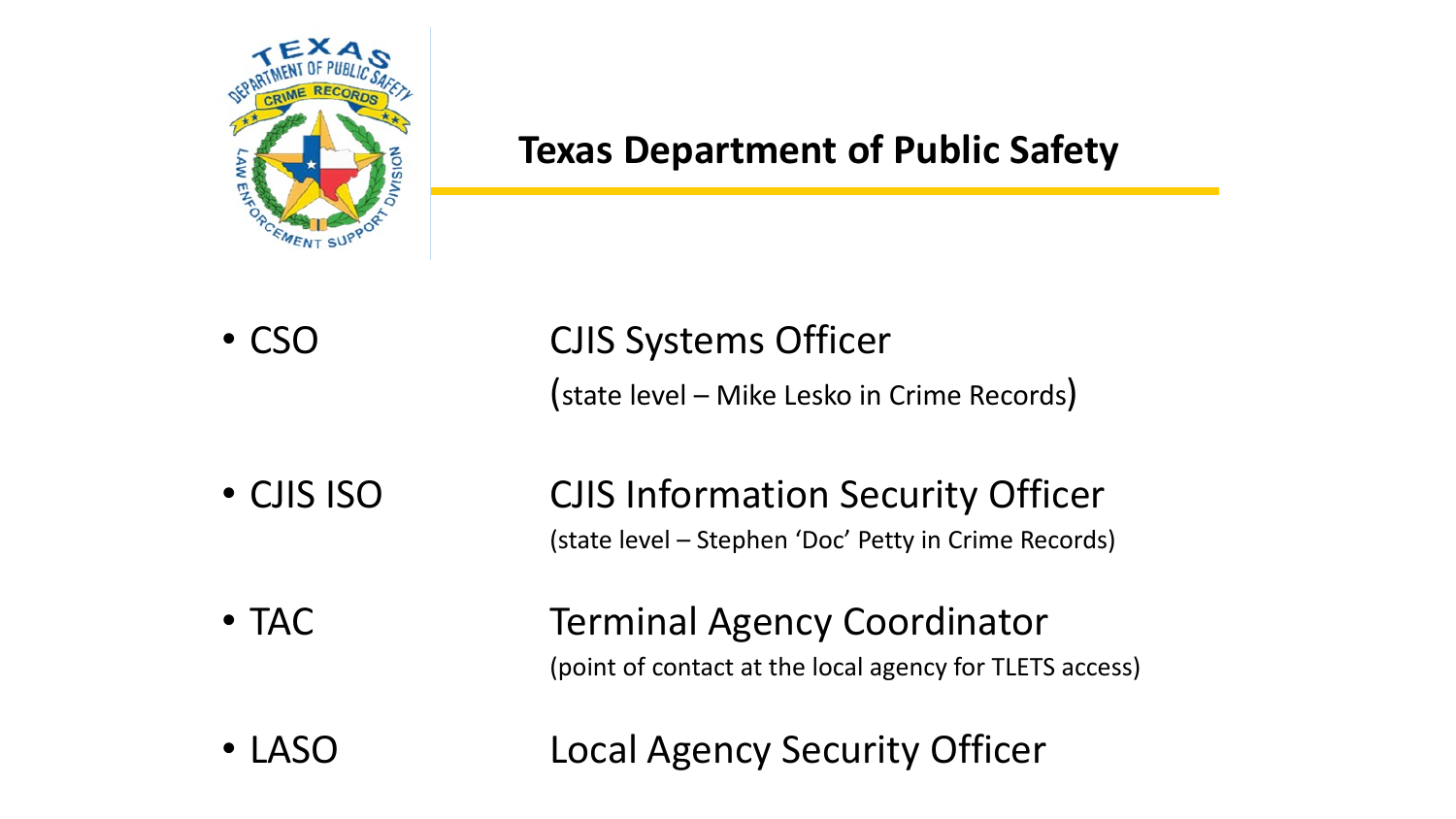

#### **CJIS Policy defines LASO responsibilities as follows:**

- 1. Identify who is using the CSA approved hardware, software, and firmware and ensure no unauthorized individuals or processes have access to the same.
- 2. Identify and document how the equipment is connected to the state system.
- 3. Ensure that personnel security screening procedures are being followed as stated in this Policy.
- 4. Ensure the approved and appropriate security measures are in place and working as expected.
- 5. Support policy compliance and ensure the CSA ISO is promptly informed of security incidents.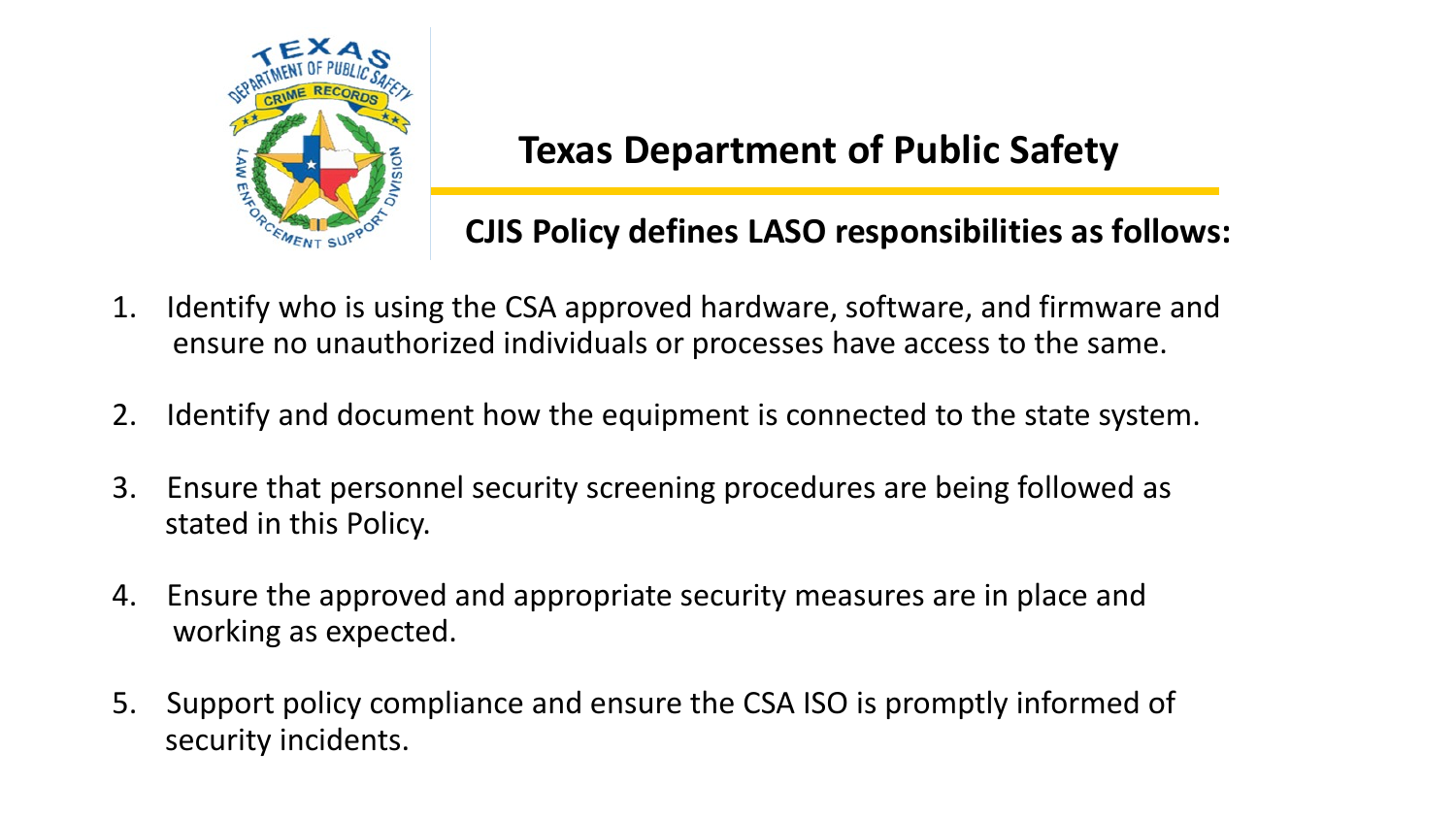

**Becoming familiar with the CJIS Security Policy**

The LASO should have access to a current copy of the CJIS Security Policy (CSP).

As an appointed LASO, go through the CSP and highlight each "Shall". These are the required elements within the CSP. Audits are based upon these "Shall" statements.

This process will help familiarize the LASO with the CSP and the critical areas of focus.

Note: not all "Shall" statements will apply to each agency.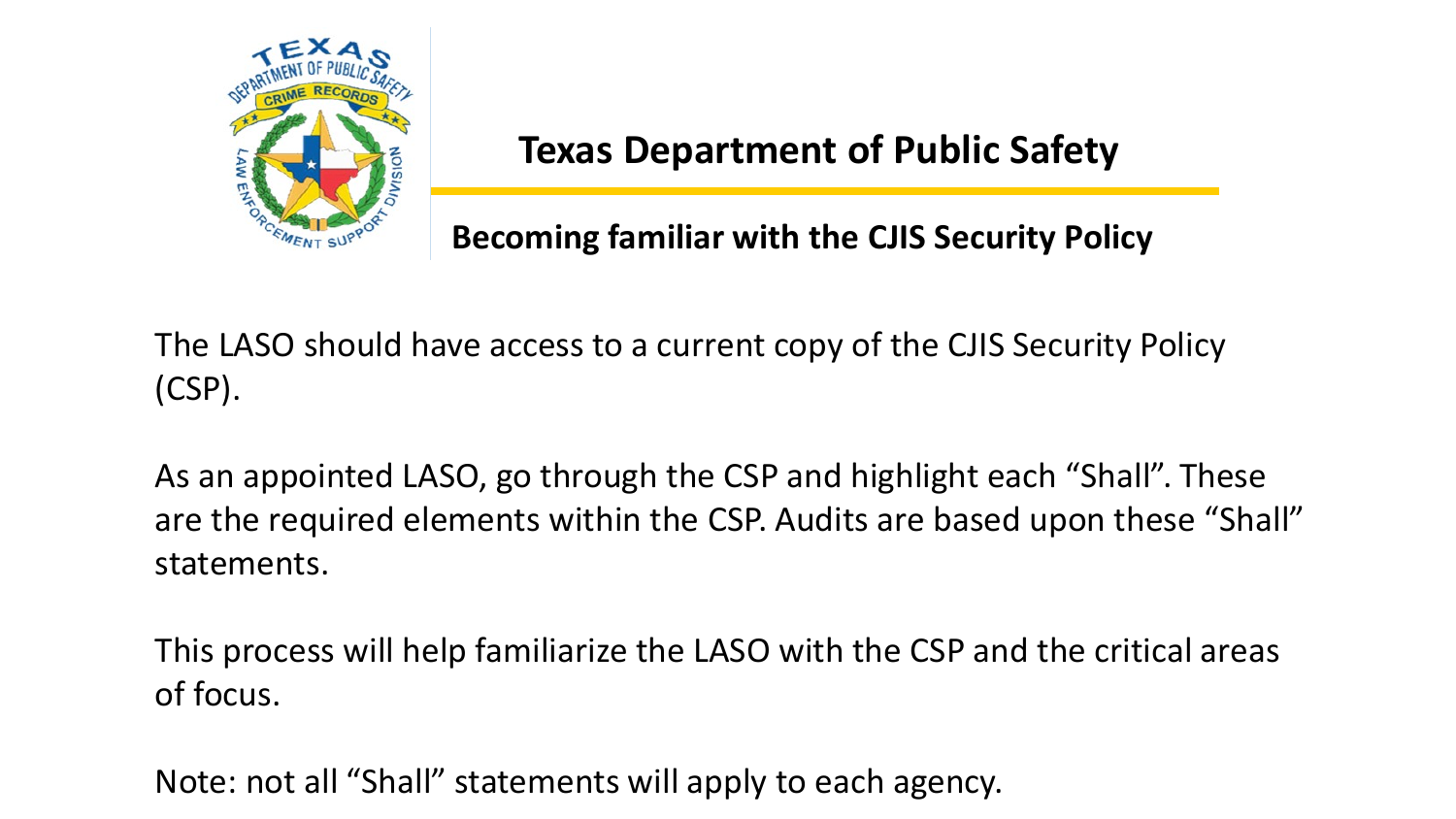

The LASO does not have to be a technical person, but should have the authority, and ability to work with technical support personnel to ensure compliance with the CSP.

The LASO should be extremely familiar with the security requirements of the CSP. The LASO should know where to go in the CSP regarding security related issues.

The LASO should regularly check our web page for updates, changes and new information. Stay current on any changes or security trends which may impact Law Enforcement.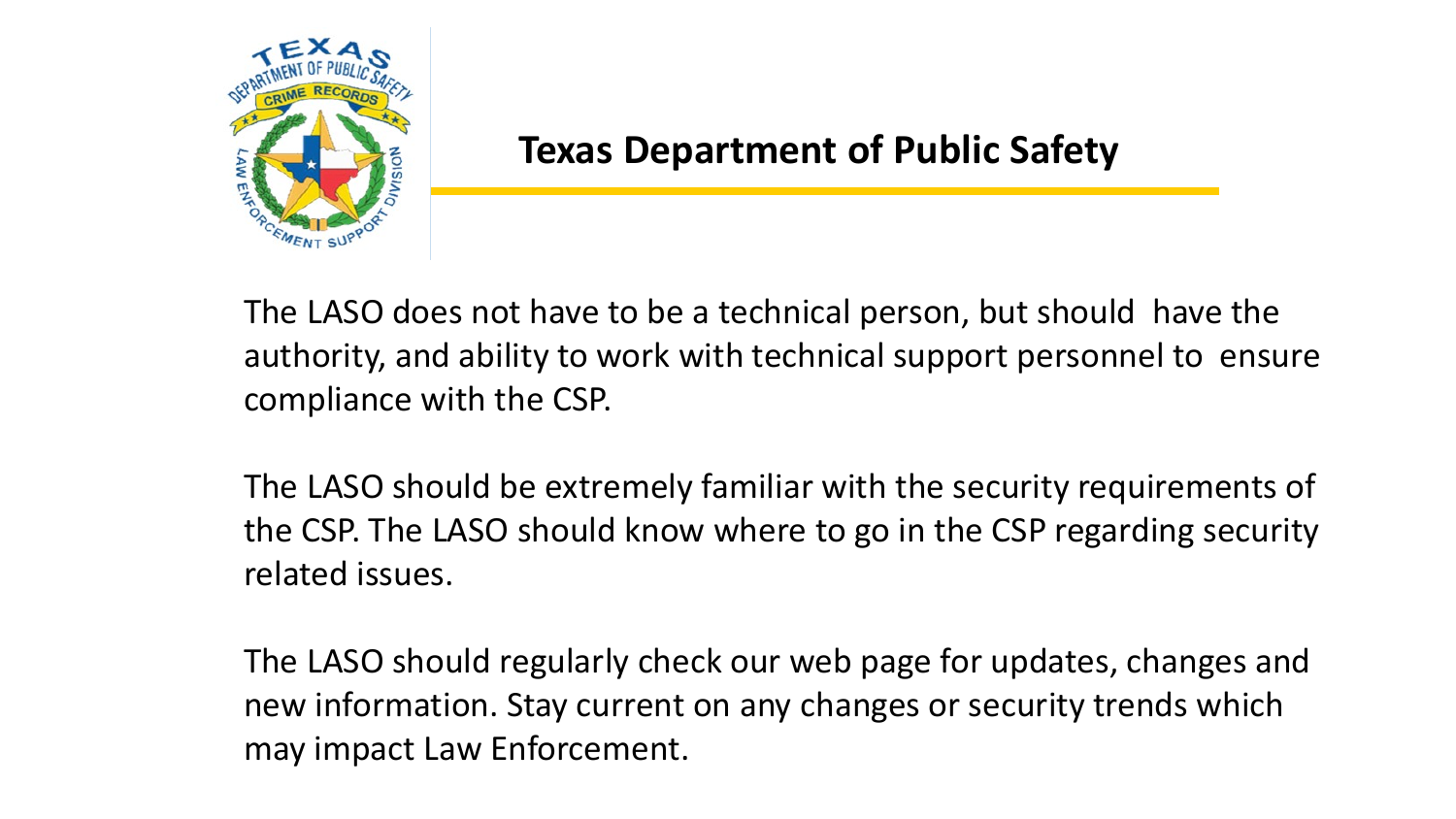

## **Technical Audits of CJIS Information Systems**

Each CSA (TX DPS) shall establish a system to, at a minimum, triennially audit all criminal justice and noncriminal justice agencies which have direct access to the state system in order to ensure compliance with agency and FBI CJIS Division policy and regulations.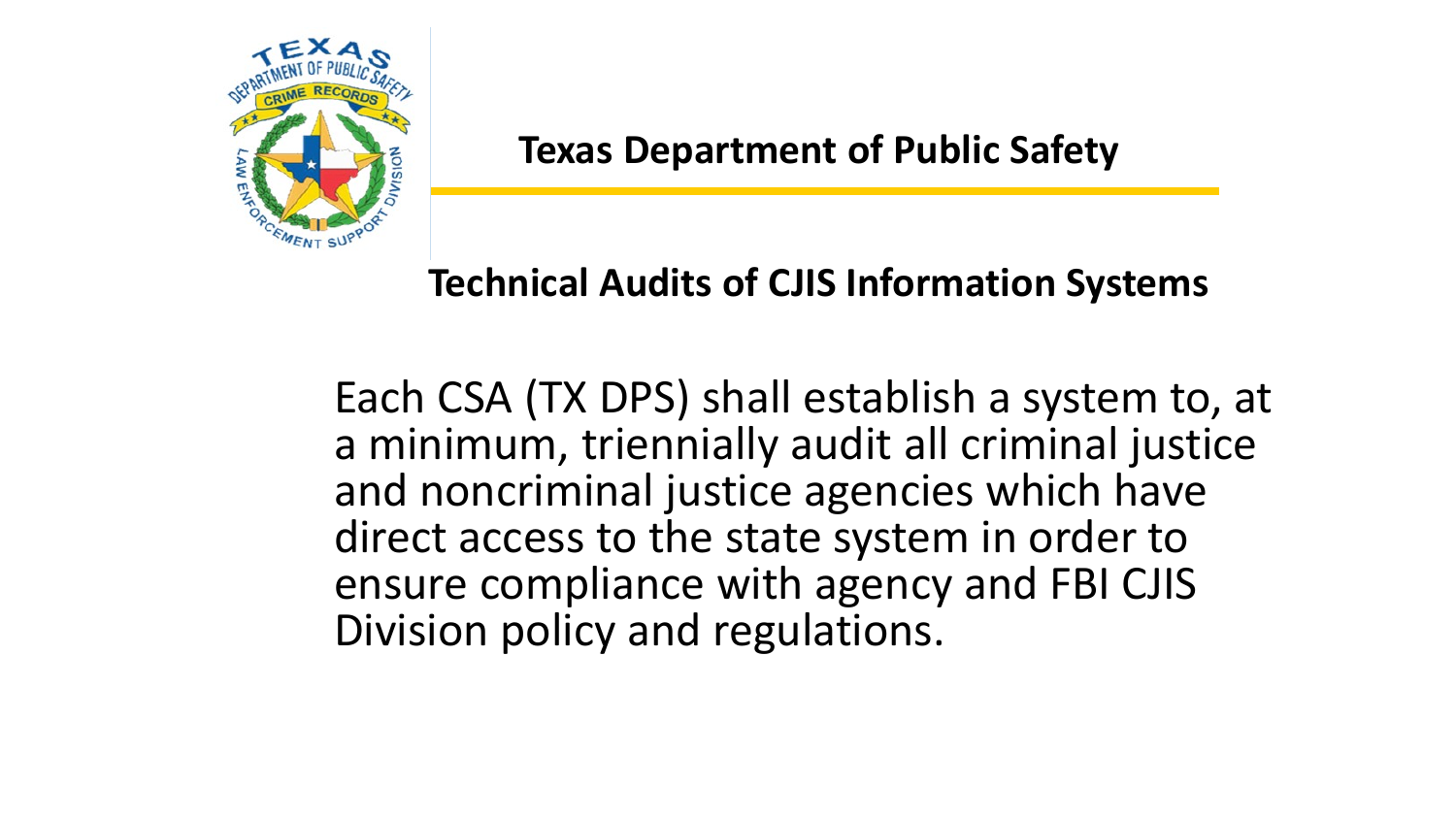

#### **Shared Management Philosophy**

In the scope of information security, the FBI CJIS Division employs a shared management philosophy with federal, state, local, and tribal law enforcement agencies.

The FBI has a similar relationship with the Compact Council, which governs the interstate exchange of criminal history records for noncriminal justice purposes.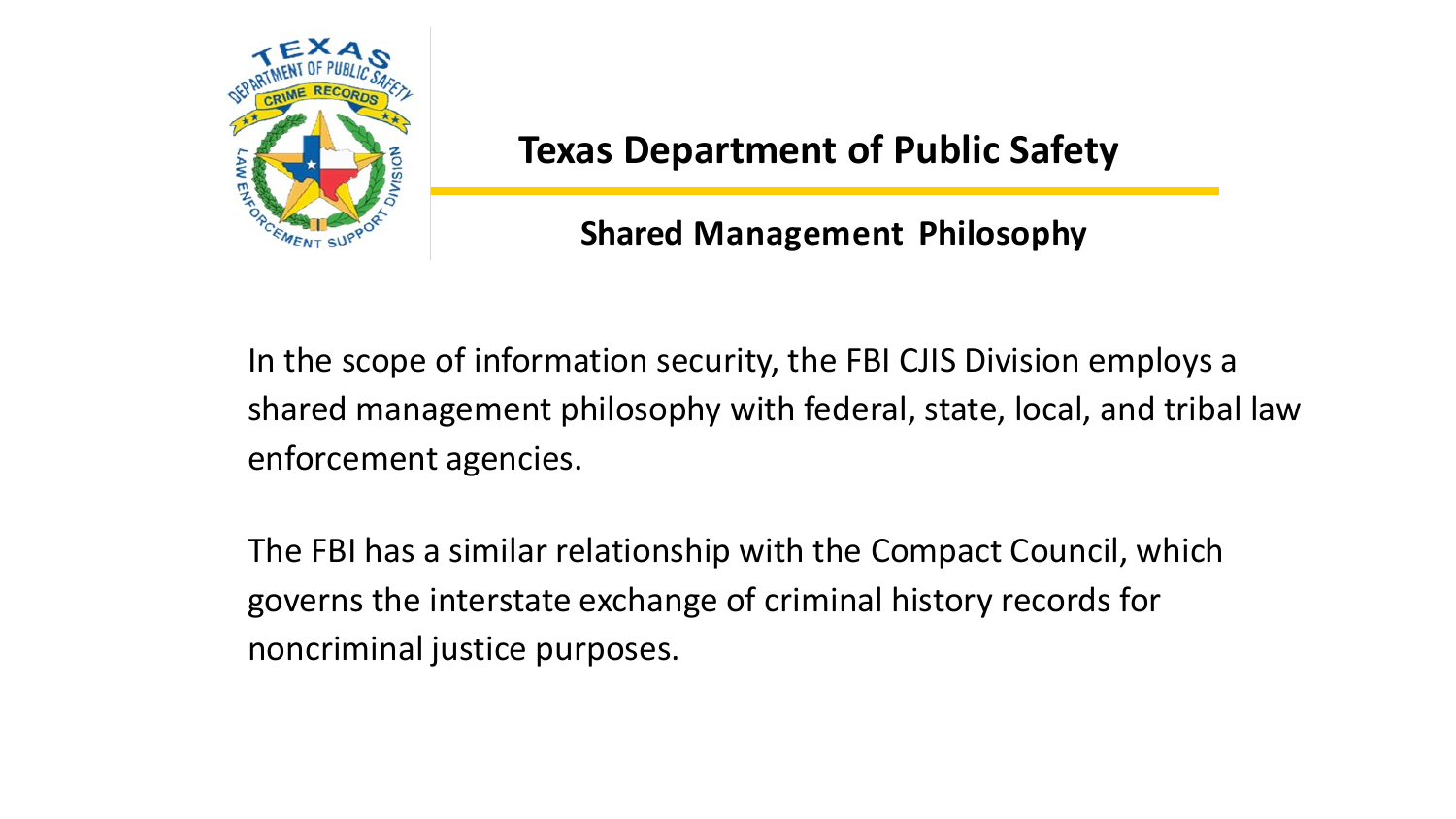

The CJIS Security Policy contains information you need as an appointed LASO to protect Criminal Justice data and ensure the access is limited to only those personnel who have a need for, and are authorized to receive CJI.

There is additional "best practices" information in the appendices which may be useful in meeting your assigned responsibilities.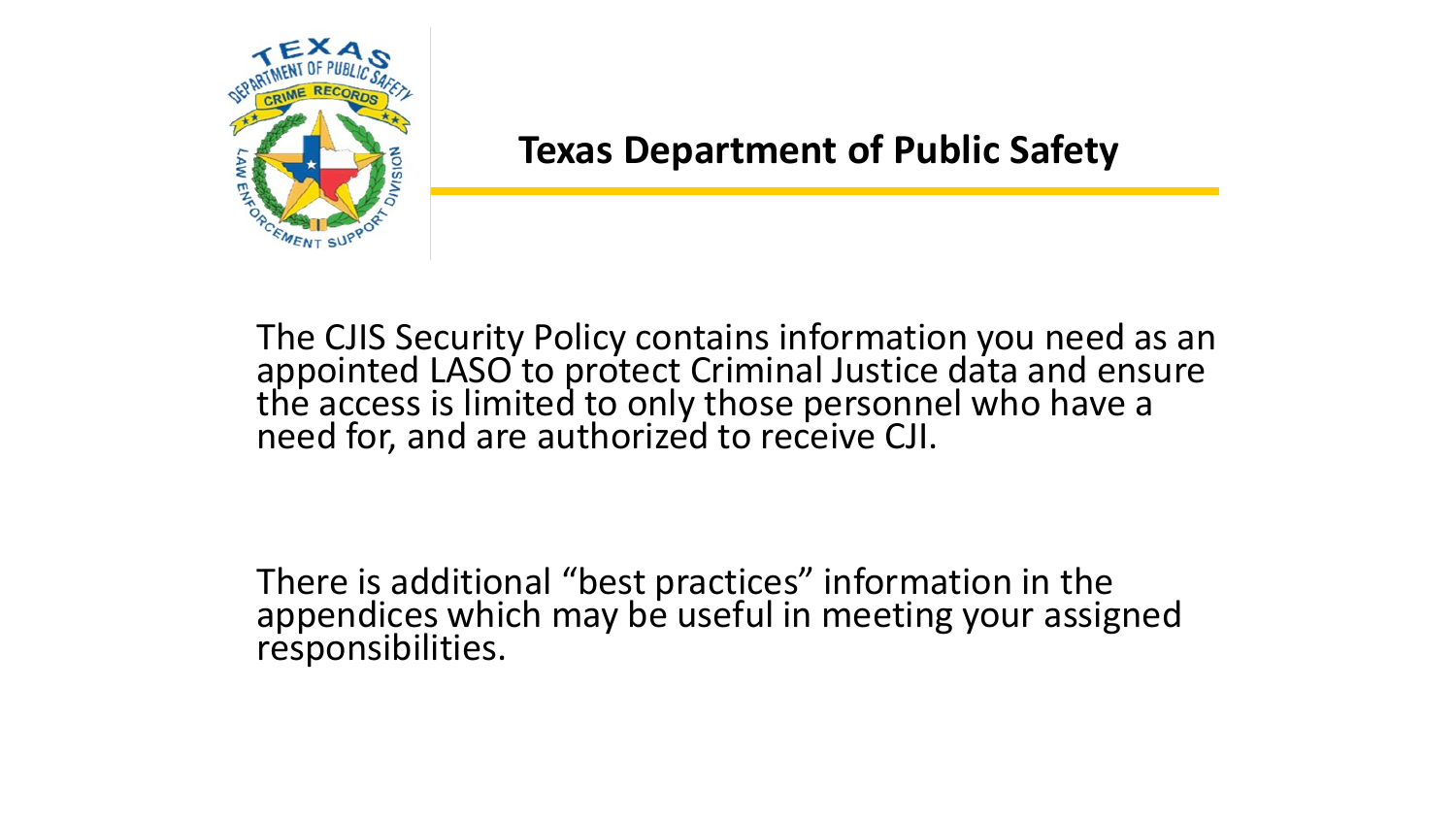

#### **Focus Topics for a LASO**

Physical Security (CSP 5.9) – without physical security no other security measures can be considered effective.

Personnel Security (CSP 5.5) – What do you know about those that have access?

Security Awareness Training (CSP 5.2) - Security is everyone's responsibility.

Disposal of Media (CSP 5.8) – Know how to correctly dispose of media (paper, discs, CD's, computers, note paper – anything + everything.)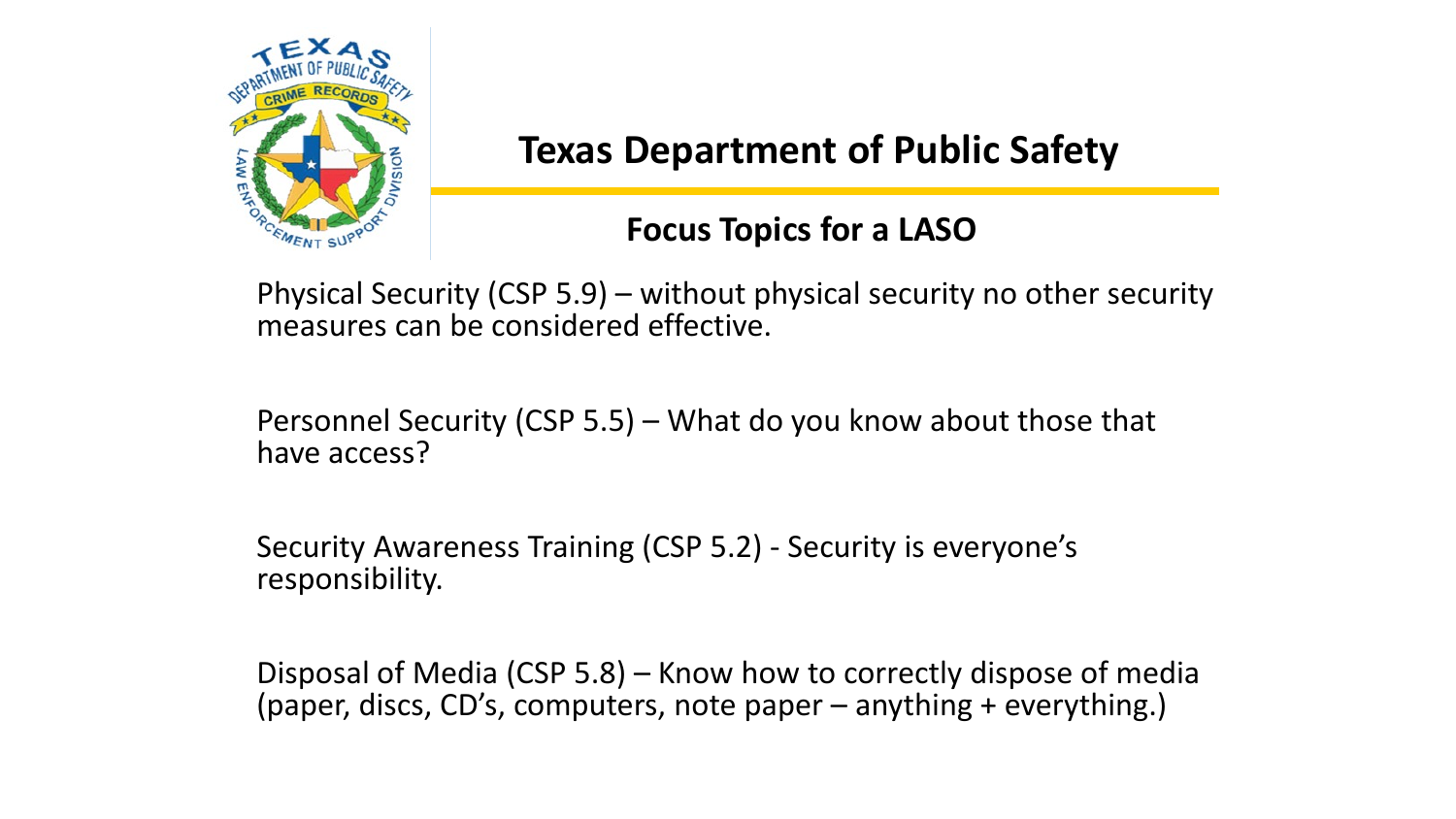

#### **Focus Topics for a LASO**

Keep systems updated (CSP 5.10.4) – ALL hardware and software should be updated with the latest security releases.

Passwords (CSP 5.6) – Use strong passwords, use passwords you can remember. Never share – you are responsible for your User ID.

Use anti-virus software (CSP 5.10.4) – Use a brand-name, should always be running, MUST be kept updated.

Encryption (CSP 5.10.1.2) – If data is transmitted outside the secure area, it must be encrypted. Look for NIST certification to FIPS 140-2 standard.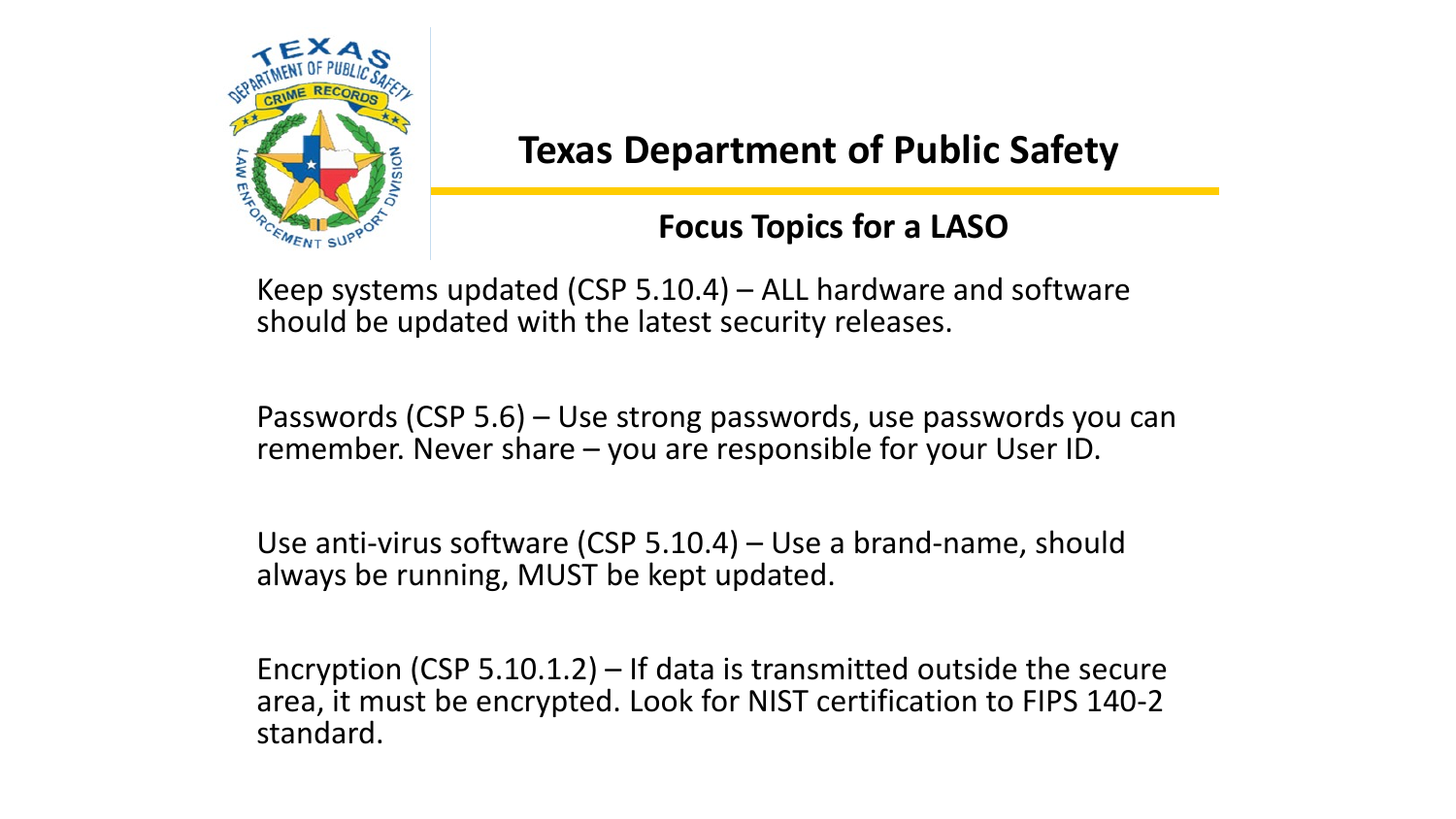

Each agency must maintain a current network diagram. The CSP (5.7.1.2) requires agencies to keep a network diagram in current status. The network diagram must include the agency's name, current date and "For Official Use Only".

The LASO is responsible to ensure a current diagram is maintained, and must be able to provide the diagram upon request from TX DPS or the FBI.

Some agencies will have very simple diagrams, others will be extremely complex.

TX DPS will always require a current network diagram when an agency is being audited.

Note: Network diagram samples are on our web page.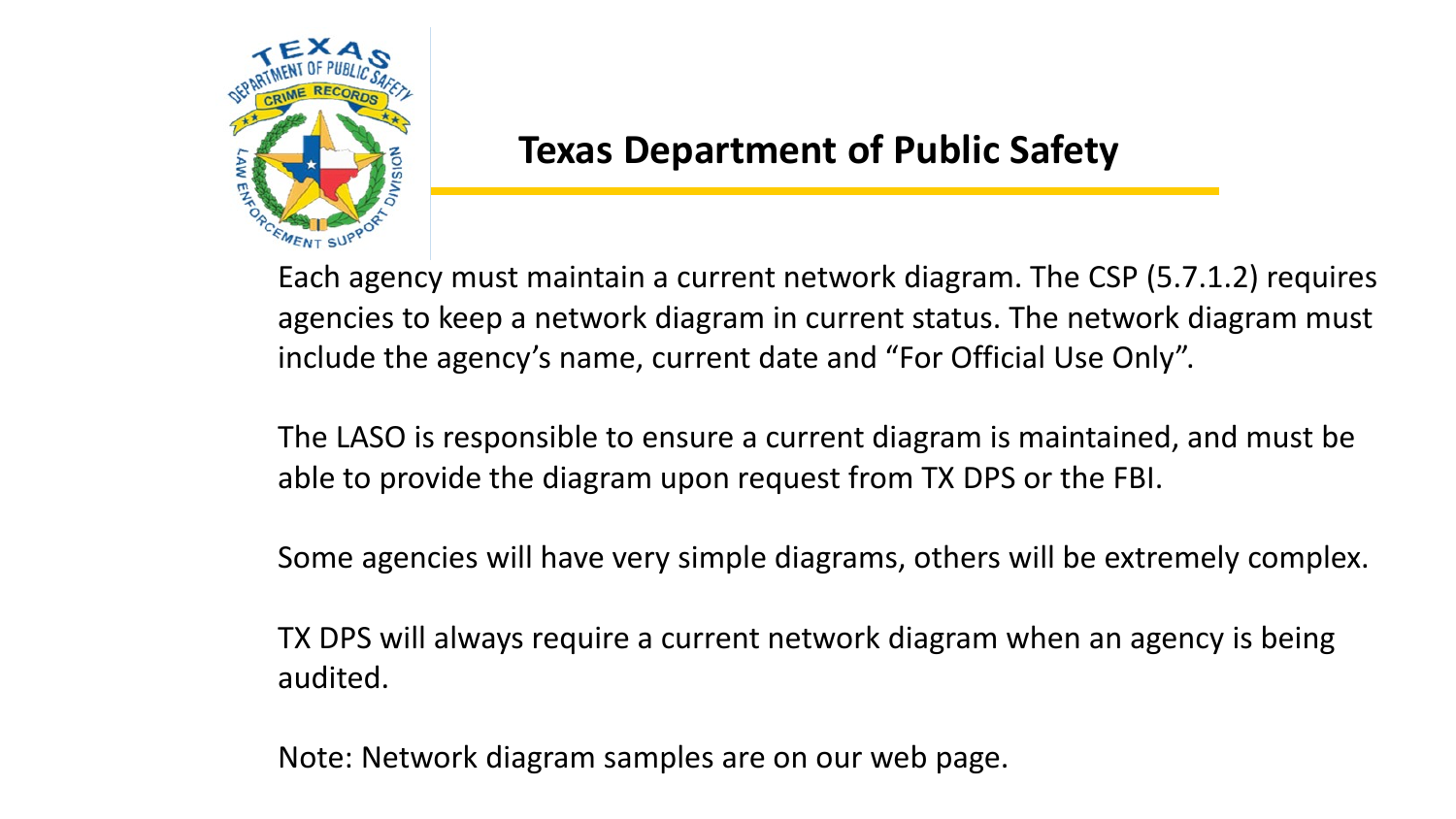

The agency shall identify and keep a current list of all authorized personnel with access to the CJI data/systems, services and/or applications.

Validate vendors with remote access credentials.

Systems that process, transmit or store CJI must conform to password requirements (5.6.2). This applies to all systems and/or applications that process, transmit or store CJI.

Additionally, each agency is required to annually validate information system accounts, and document that process (5.5.1).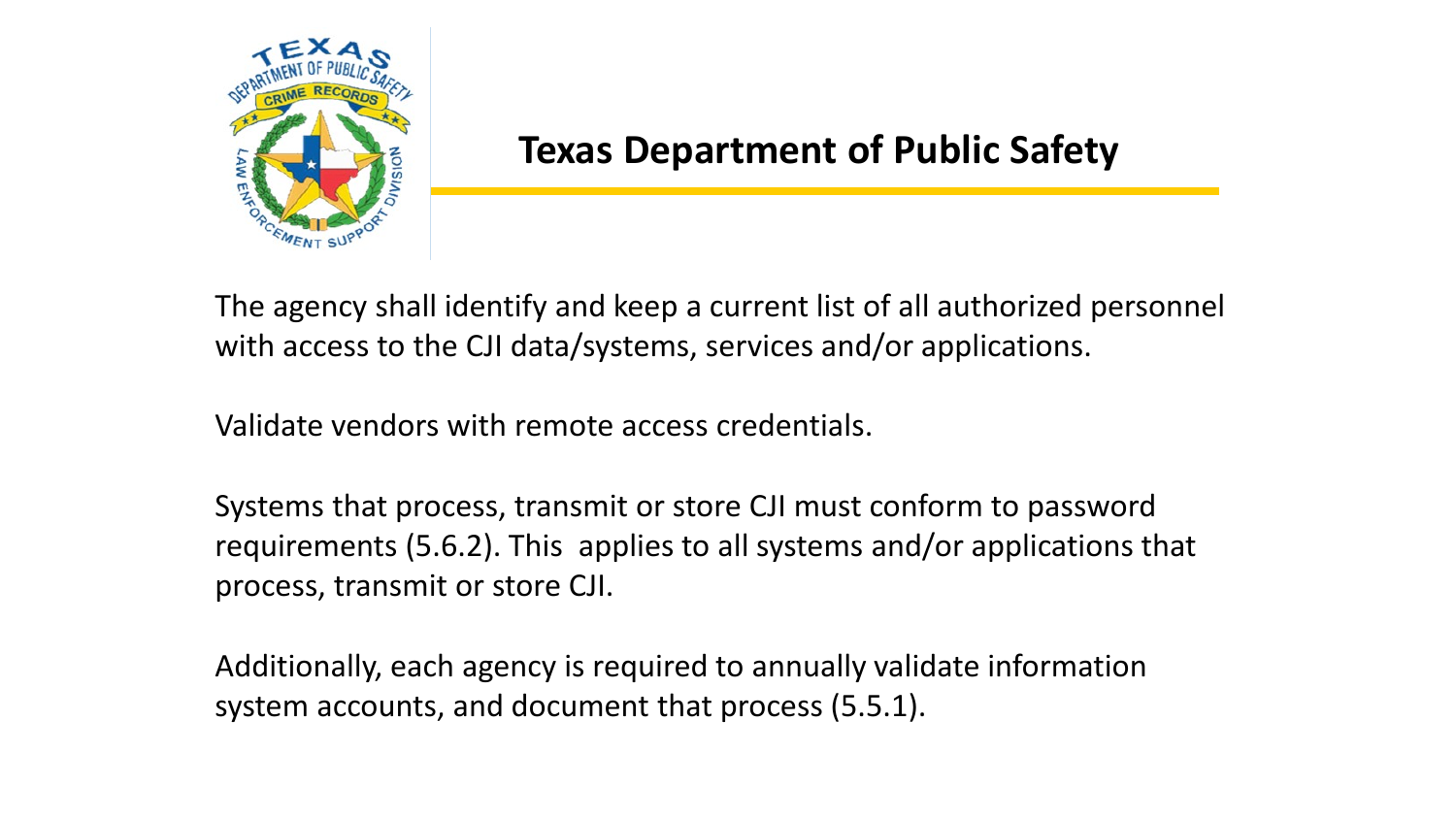

Ensure agency personnel and vendor personnel are fingerprint background cleared within the state of Texas at TCOLE standards before receiving *unescorted* physical or logical access to CJI systems (CSP 5.12).

Ensure agency personnel and vendor personnel receive the appropriate level of CJIS Security Awareness Training (CSP 5.2).

Ensure vendors with remote access have proper clearance, utilize FIPS 140-2 level remote access methods and have a second factor to authenticate for Advanced Authentication (AA) requirements.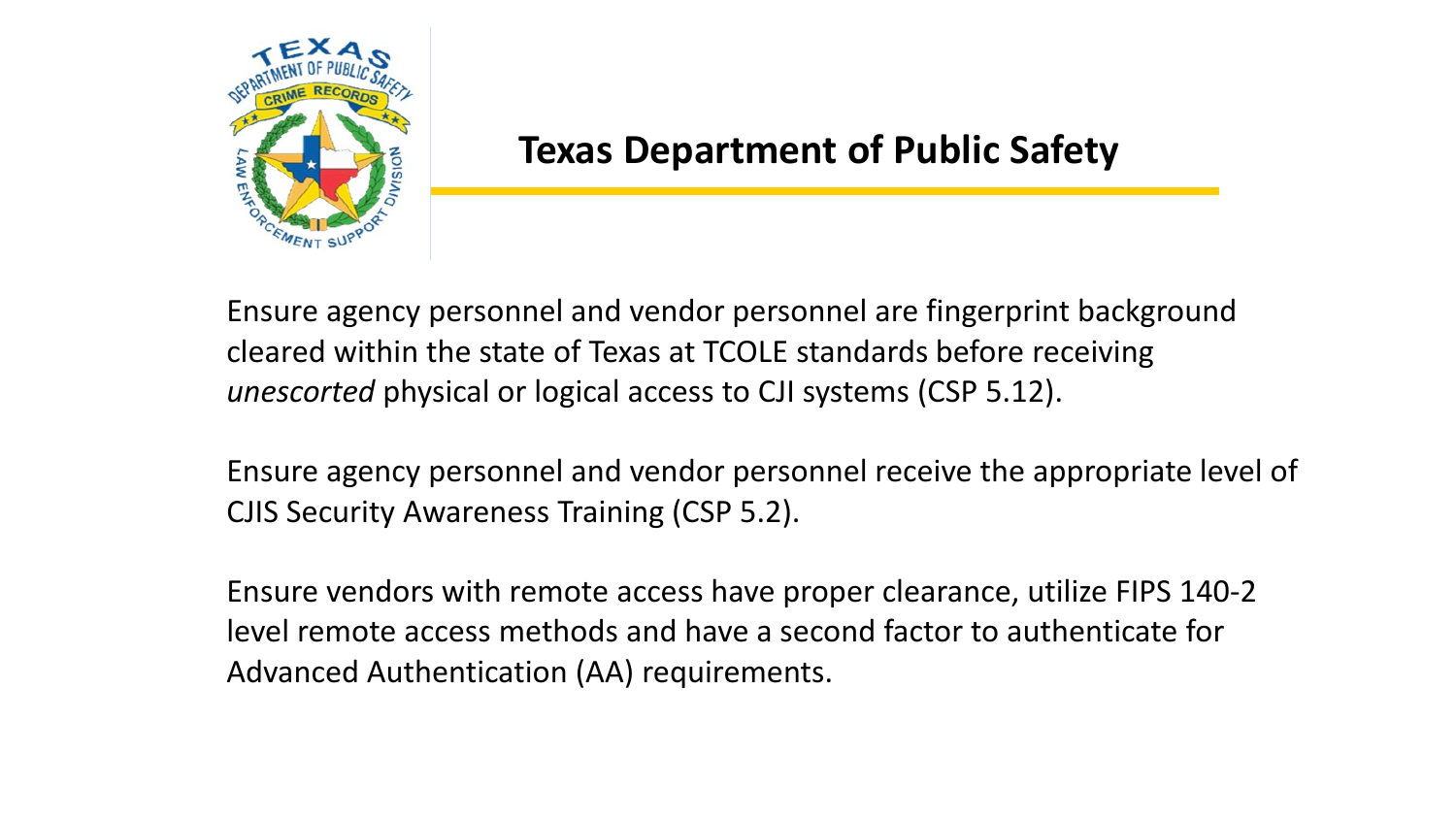

#### **Best Practices**

- Periodically check to ensure Servers/Terminals/MDTs connected to the CJIS network are receiving the latest Operating System & Anti-virus software updates; ensure personal firewalls are enabled<br>on MDTs; ensure System screens are locked with a screensaver within thirty (30) minutes on *non*-<br>dispatch Terminals & MDTs.
- Periodically check physically secure location(s) to ensure safeguards such as locks are in working order; Doors are closed & properly secured; Terminals are not viewable by unauthorized personnel.
- Periodically check to ensure all network components (routers, firewalls, switches) processing CJIS information are still supported by the manufacturer. If warranties/contracts are in place, ensure they are valid and not out of date.
- Periodically check pertinent documents, Security Addendums, MCAs, etc., to ensure they are up to date. Take appropriate action such as making editing changes or replacement if required.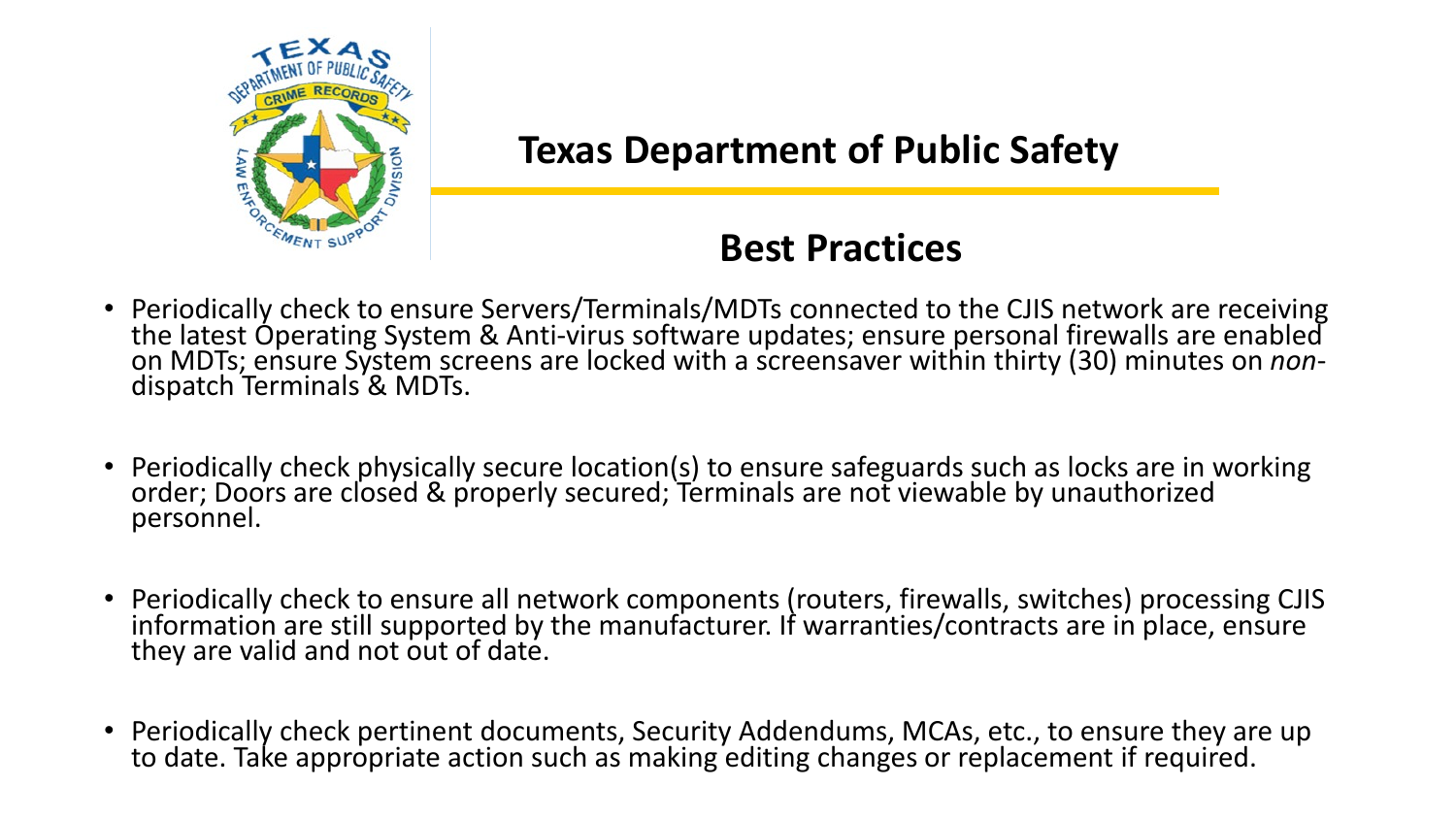

The LASO is required to help ensure the agency is in compliance with the CSP. This applies to both technical and non-technical policies.

The LASO must ensure security processes and practices are in line with meeting the requirements of the CSP for the local agency. The LASO acts as the focal point for the agency to assure the initial and ongoing integrity of the systems. In most agencies, the LASO will oversee compliance with the more technical area such as information system audit logs, system access controls, remote access, media protection as well as use of firewalls, prompt installation of newly released software security patches, spam, virus and spyware protections.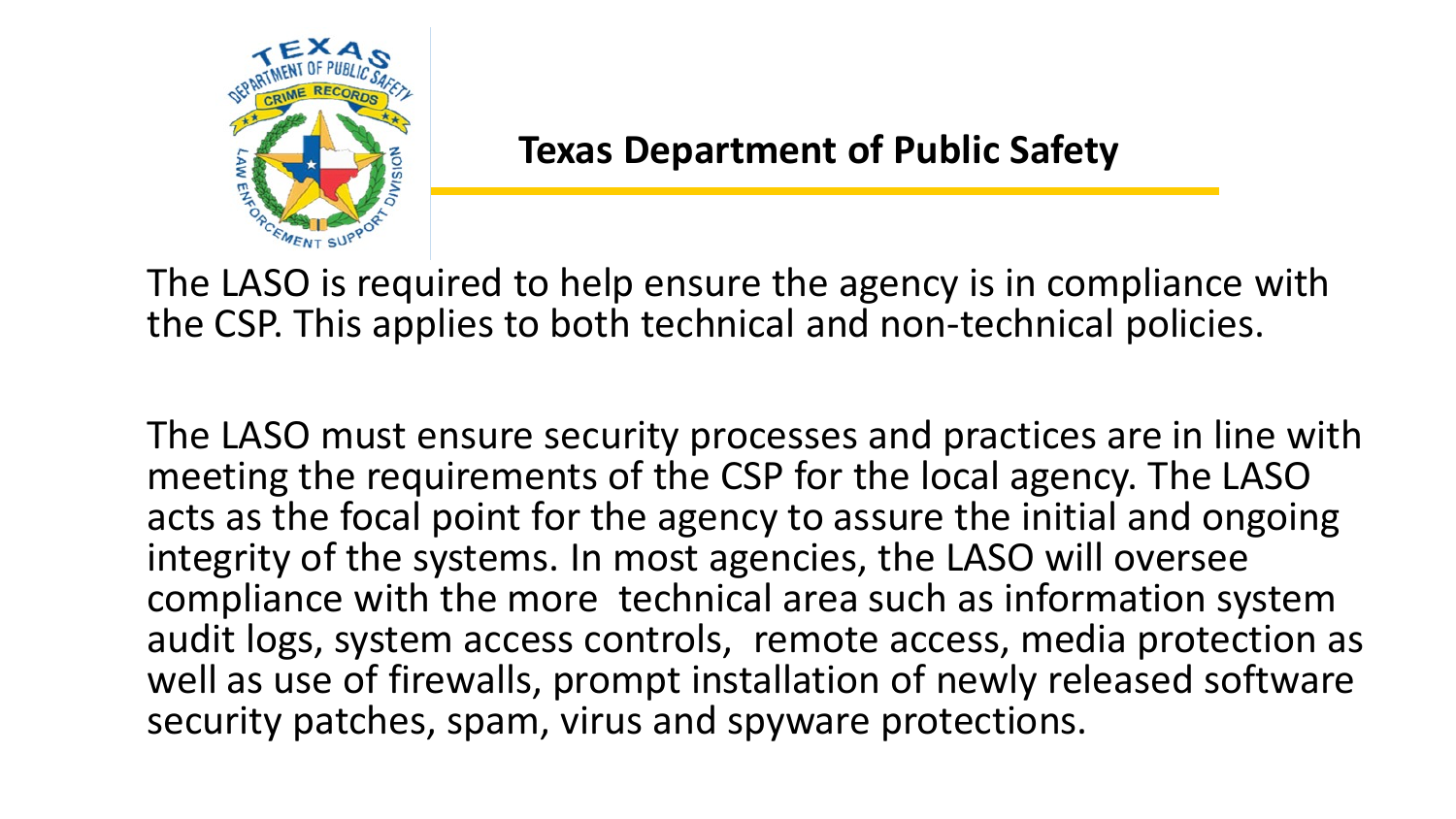

#### **Incident Response (IR)**

A primary role of the LASO is to inform the TX DPS CJIS Security Office of any security incidents. Timely notification and response are key to securing the state's systems.

Each agency must have a security incident response policy. The size and complexity of the policy will vary from agency to agency based on the size and complexity of the agency and network. For assistance or samples of IR policies contact the TX DPS CJIS Security Team or review sample policies available on our website.

Employees must know what actions to take in the event of a suspected security incident, who to notify, and how. Ensure your local IR policy includes contact lists of key responders.

Incident first contact to OIC @ 1.800.638.5387 (1.800. 63.TLETS)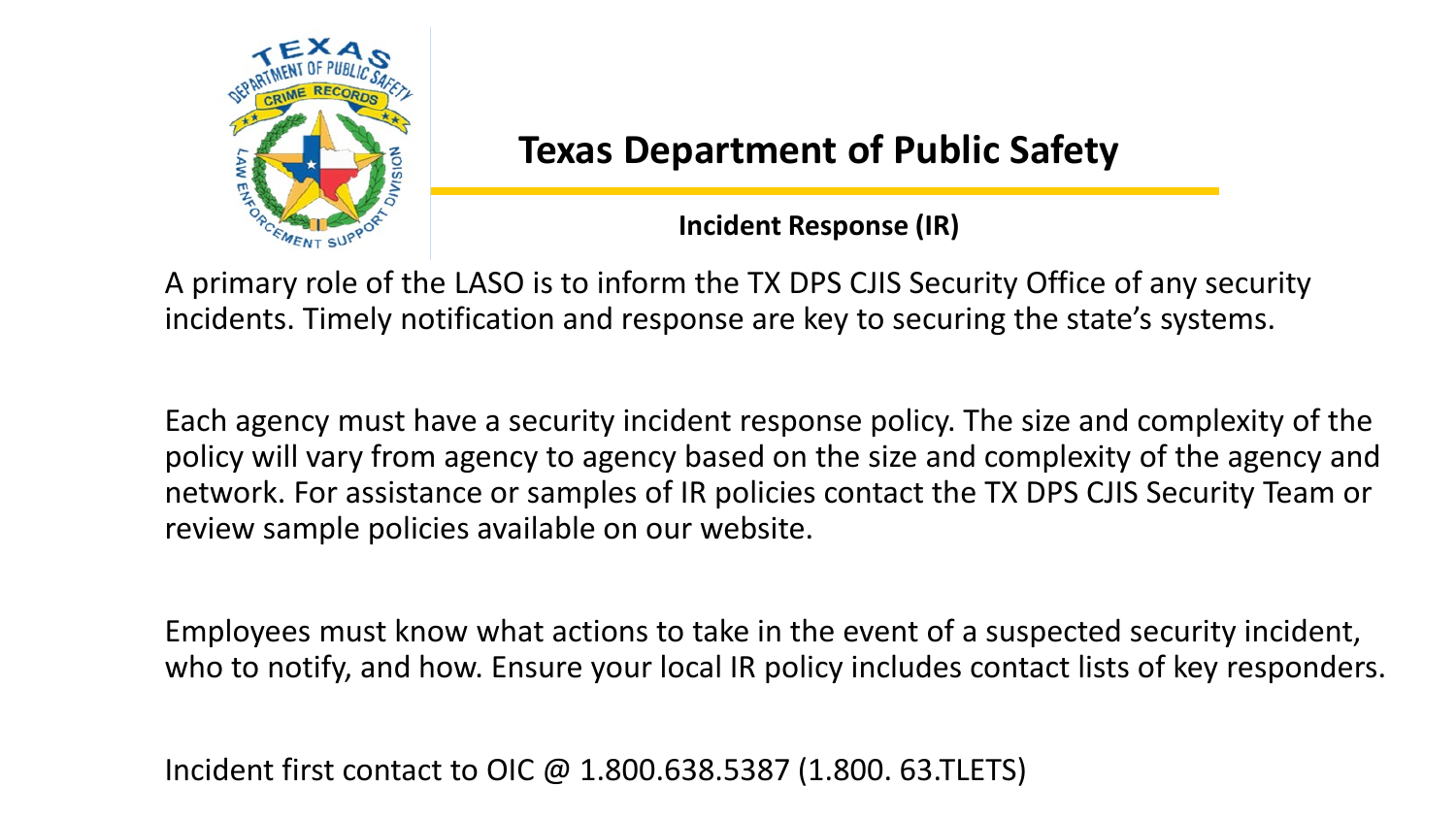

#### **Online CJIS Security Technical Audit**

Texas employs an online CJIS Audit, coupled with a follow up site visit and walkthrough. The online audit process provides the agency with any audit findings for compliance with the CJIS Security Policy and the ability to review past audits online.

As a LASO, be familiar with your assigned auditor(s). Work together with your local TAC to ensure you have access to review past audits or areas of concern.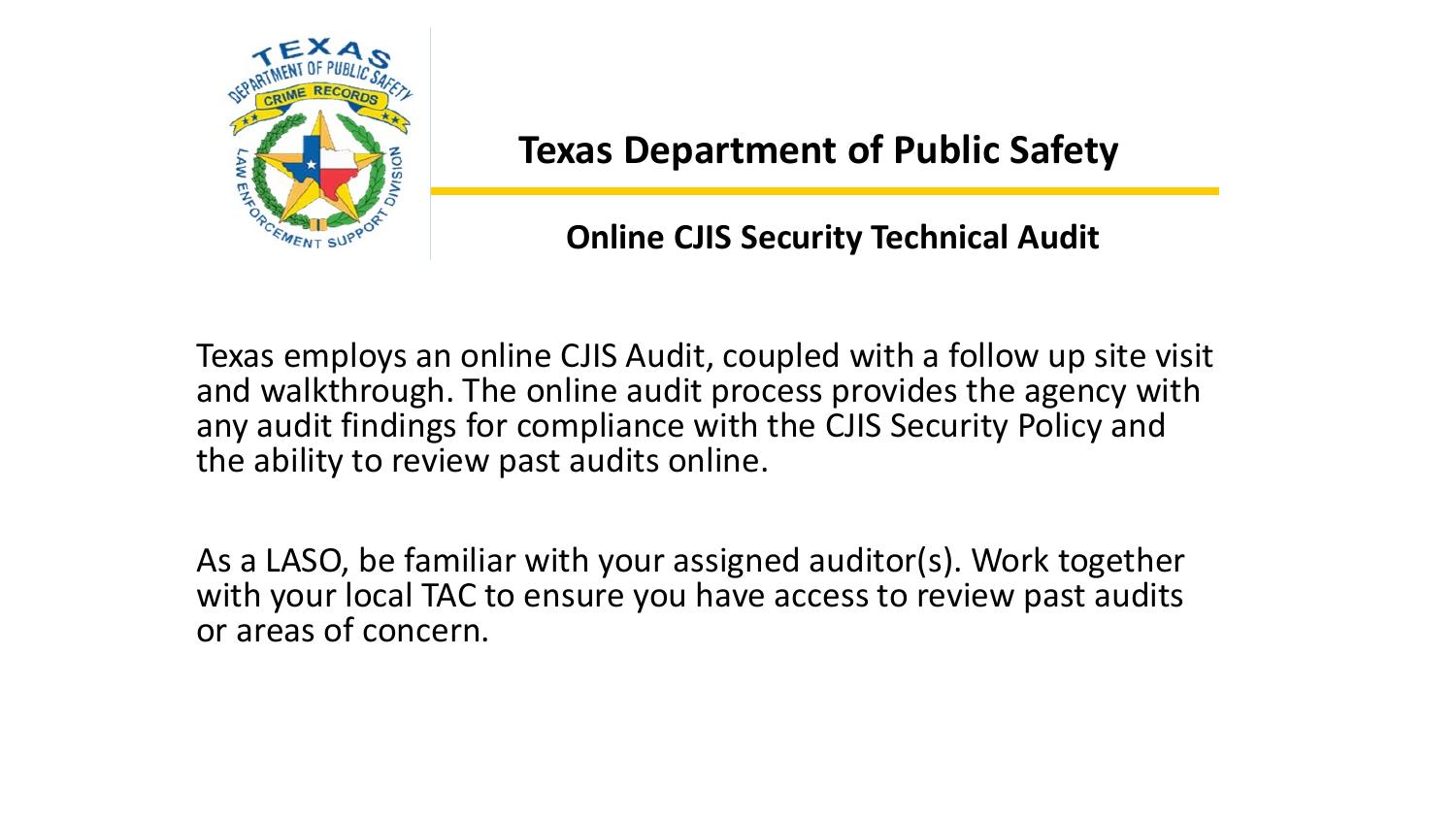

#### **FBI Findings 2019 Audit of State of Texas (CSA)**

Texas Department of Public Safety (CSA) – The Mobile Biometric Identification System (MBIS) passwords did not expire within a maximum of 90 days and did not have a password history of at least ten previous passwords.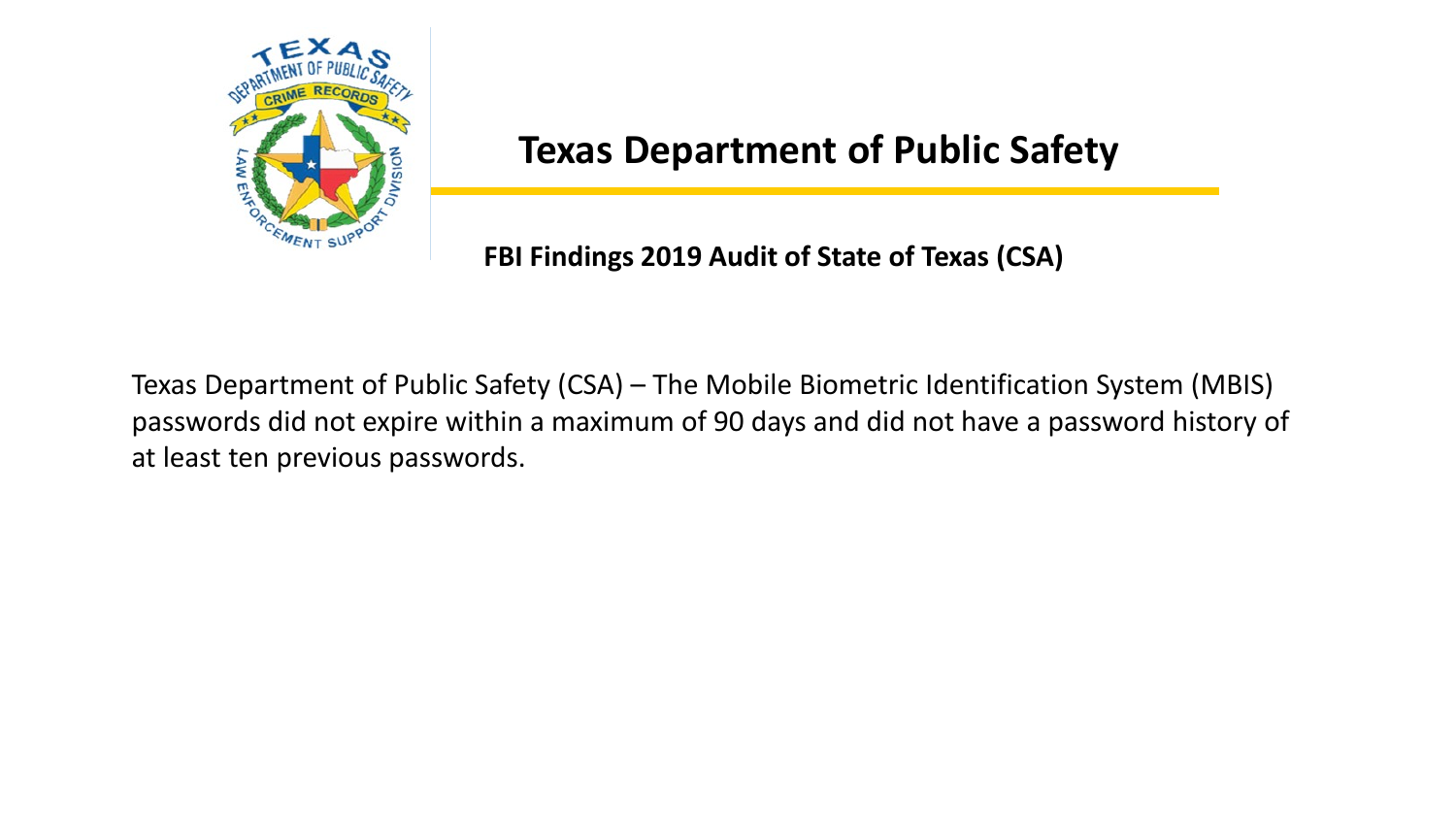

 $\frac{1}{\sigma_{R_{\text{C}}}}$  and  $R_{\text{NTS}}$  and  $R_{\text{NTS}}$  and  $R_{\text{NTS}}$  Compliance Summary for the State of Texas (Local Agency Findings)

| <b>Policy</b>                                       | <b>Finding</b> |
|-----------------------------------------------------|----------------|
| <b>System Administration</b>                        |                |
| CJIS Systems Officer (CSO)                          | IN             |
| Information Security Officer (ISO)                  | IN             |
| Local Agency Security Officer (LASO)                | IN             |
| <b>Administration of Criminal Justice Functions</b> |                |
| Criminal Justice Agency User Agreements             | IN             |
| <b>Information Exchange Agreements</b>              | IN             |
| Management Control Agreements                       | IN             |
| <b>CJIS Security Addendums</b>                      | IN             |
| Agency Coordinator                                  | IN             |
| Management Control                                  | IN             |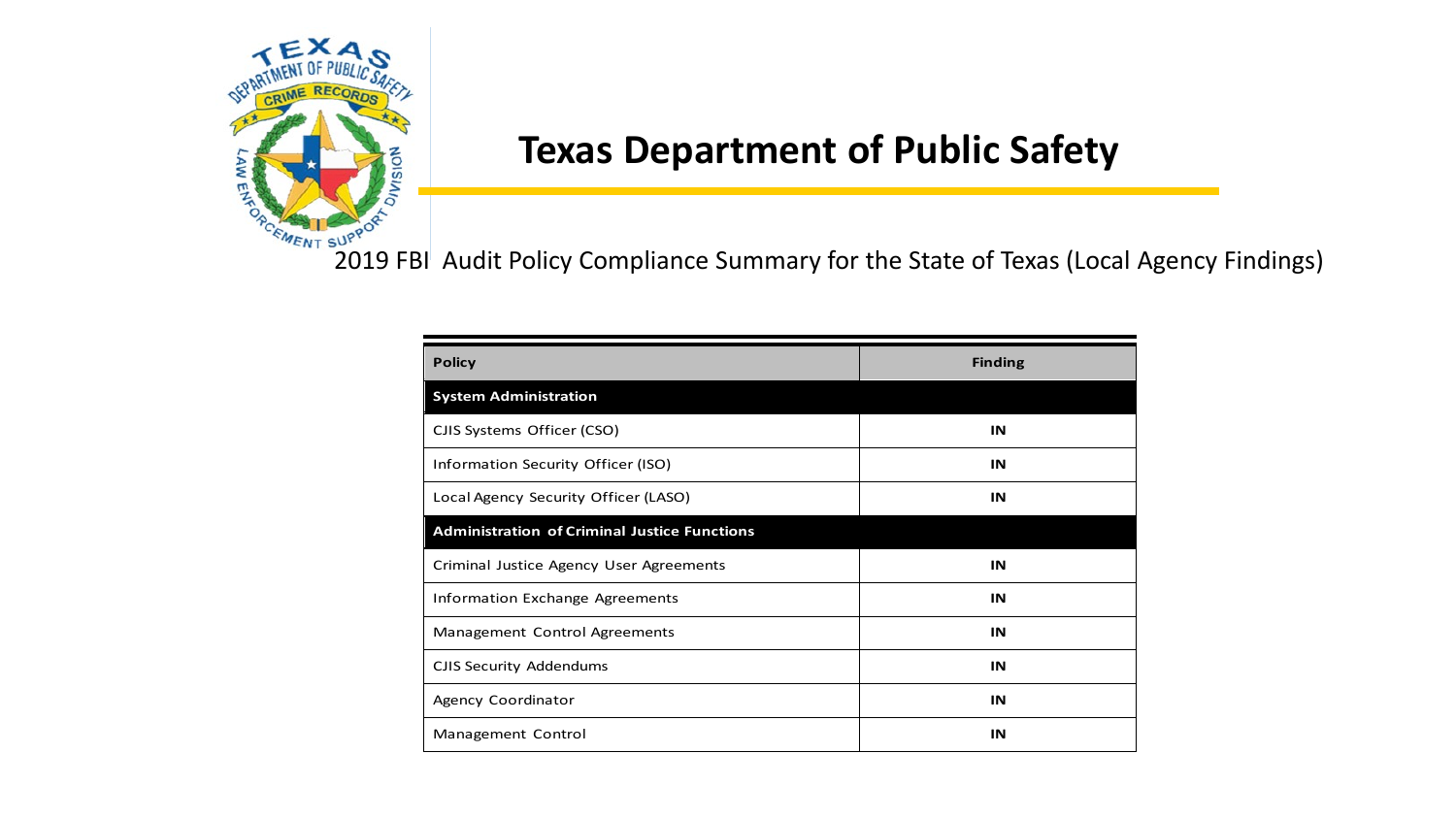

| Information Protection             |    |
|------------------------------------|----|
| <b>IT Security Program</b>         | IN |
| Standards of Discipline            | IN |
| <b>Personnel Security</b>          | IN |
| <b>Security Awareness Training</b> | IN |
| <b>Physical Security</b>           | IN |
| <b>Security Audits</b>             | IN |
| Media Protection                   | IN |
| Media Transport                    | IN |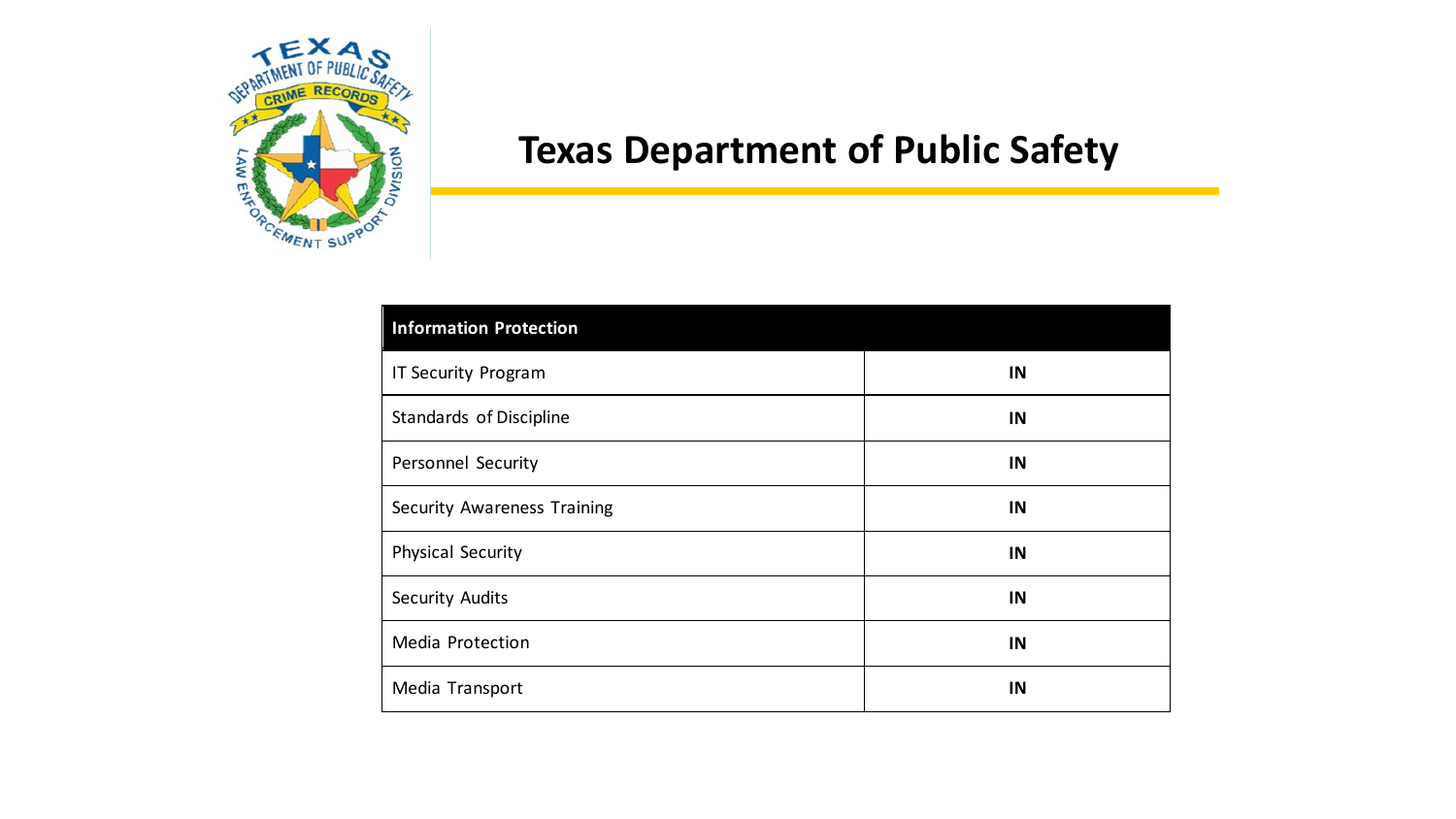

| <b>Policy</b>                        | <b>Finding</b> |
|--------------------------------------|----------------|
| <b>Network Infrastructure</b>        |                |
| <b>Network Configuration</b>         | IN             |
| Personally Owned Information Systems | IN             |
| Publicly Accessible Computers        | IN             |
| System Use Notification              | IN             |
| Identification (ID)/UserID           | IN             |
| Authentication                       | <b>OUT</b>     |
| Session Lock                         | IN             |
| Event Logging                        | <b>OUT</b>     |
| Advanced Authentication              | <b>OUT</b>     |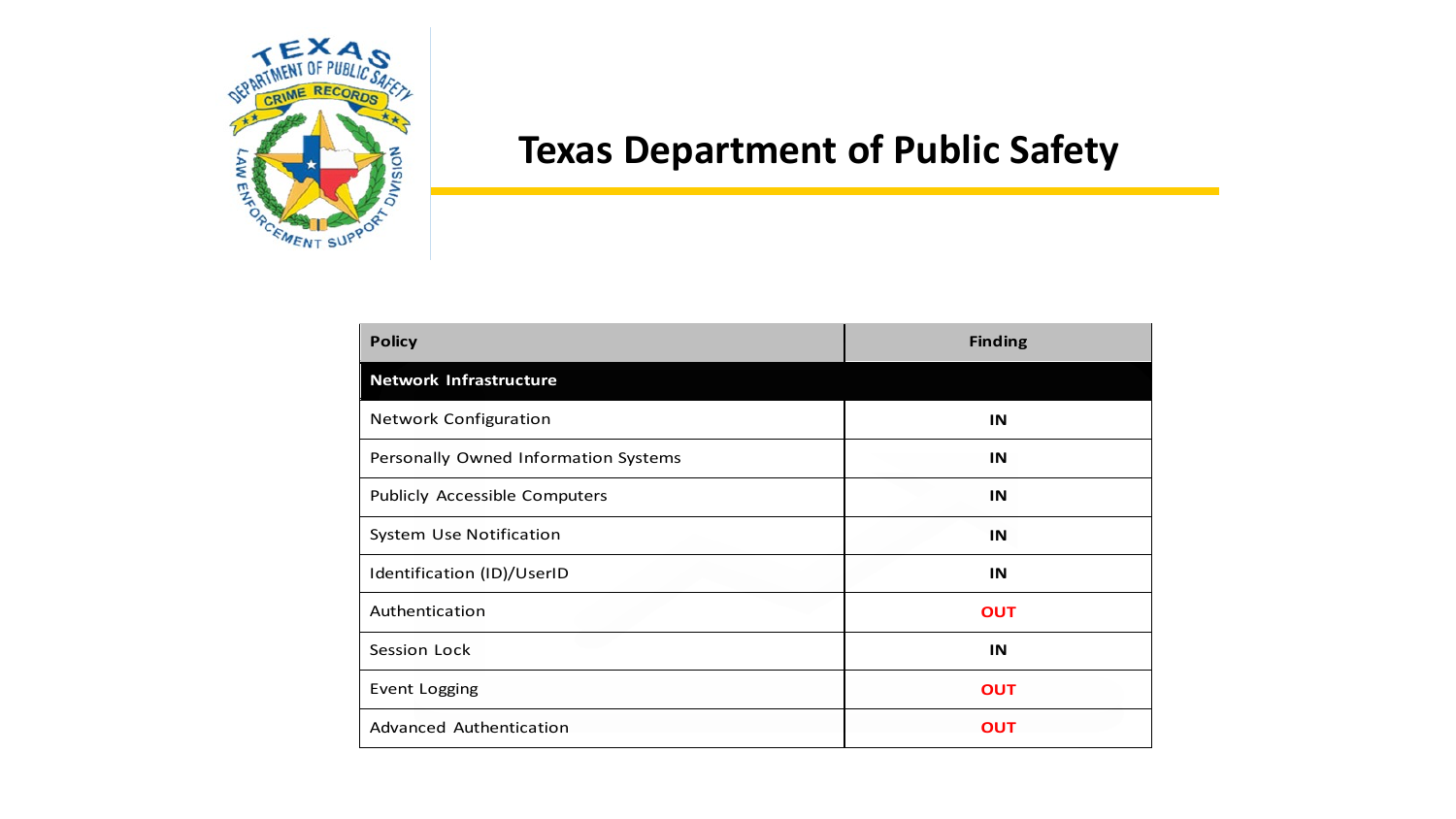

| Encryption                             | IN |
|----------------------------------------|----|
| Dial-up Access                         | IN |
| <b>Mobile Devices</b>                  | IN |
| <b>Personal Firewalls</b>              | IN |
| <b>Bluetooth Access</b>                |    |
| Wireless (802.11x) Access              | IN |
| <b>Boundary Protection</b>             | IN |
| Intrusion Detection Tools & Techniques | IN |
| <b>Malicious Code Protection</b>       | IN |
| Spam and Spyware Protection            | IN |
| Security Alerts and Advisories         | IN |
| Patch Management                       | IN |
| Voice over Internet Protocol (VoIP)    | IN |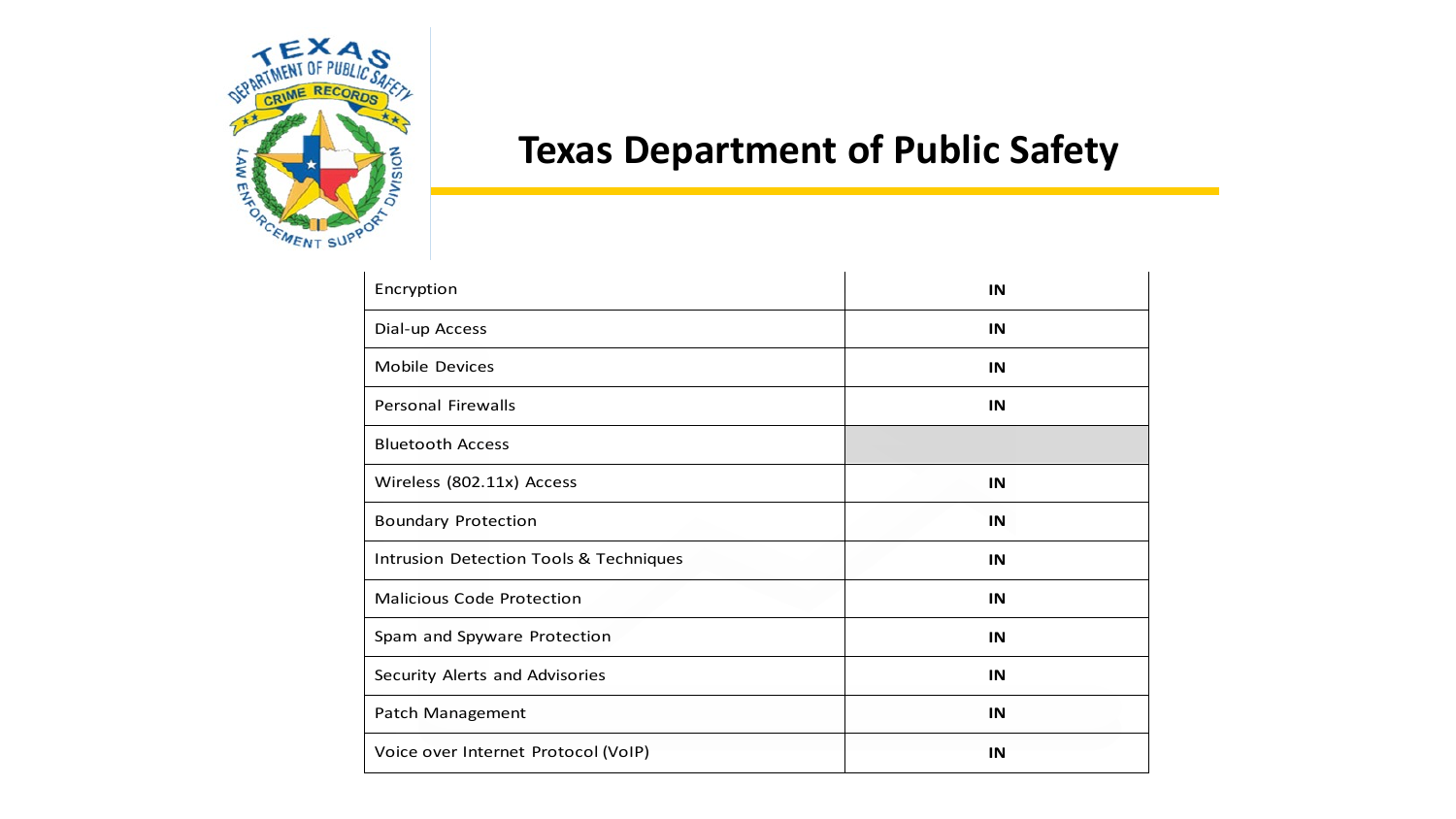

| Partitioning and Virtualization | IN |
|---------------------------------|----|
| <b>Cloud Computing</b>          | IN |
| Security Incident Response      | IN |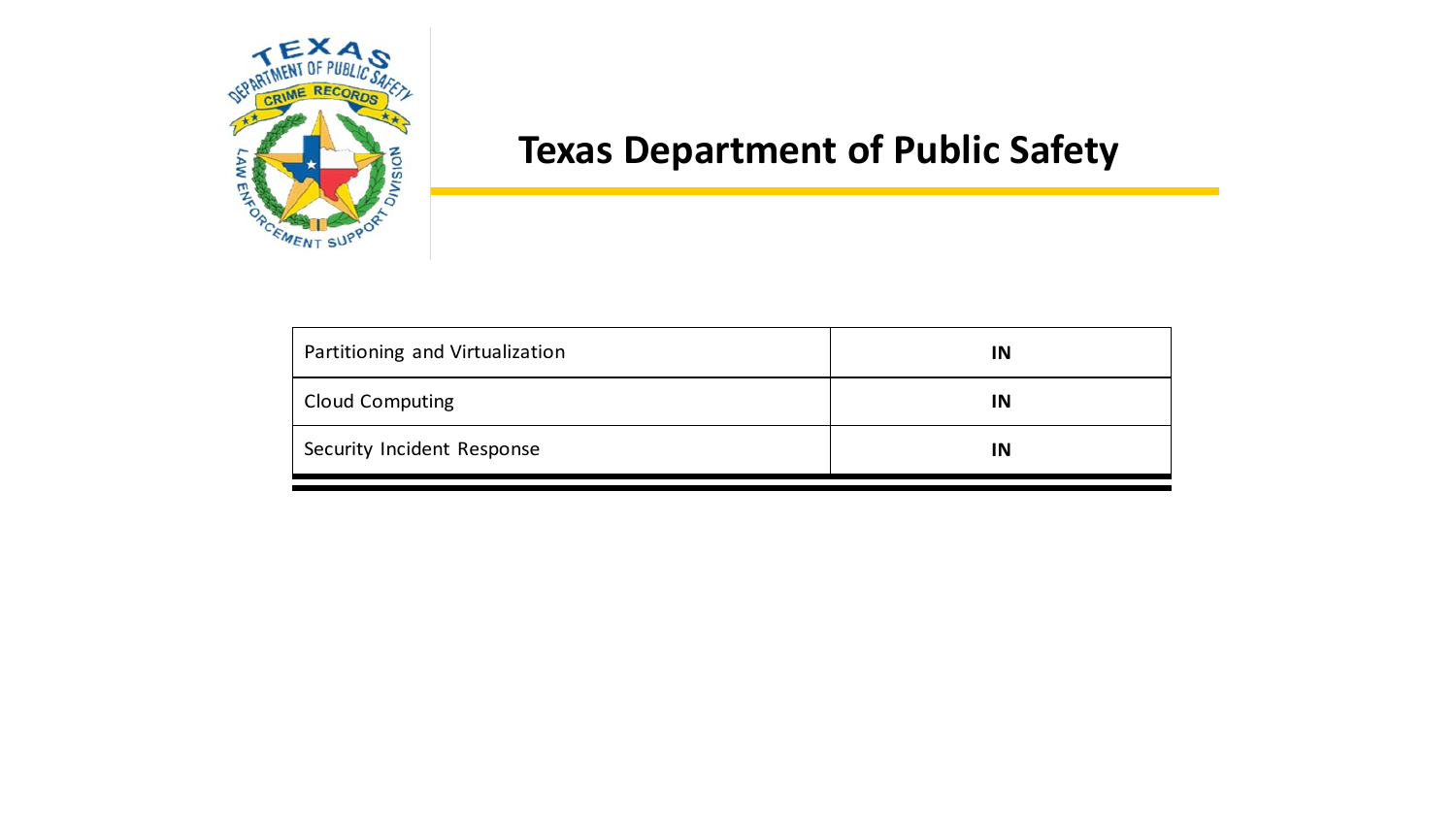

#### **Resources & Links**

FBI CJIS Security Policy: <https://www.dps.texas.gov/SecurityReview/documents.htm>

Fingerprint background access chart: <https://www.dps.texas.gov/SecurityReview/documents/tcicAccessPolicyChart.pdf>

Security Awareness Training: [https://www.dps.texas.gov/SecurityReview/secAwareness.htm](https://www.dps.texas.gov/securityreview)

Forms, sample documents & network diagrams, listserv enrollment are available on the security review web site: <https://www.dps.texas.gov/securityreview>

Join the CJIS listserv<https://www.dps.texas.gov/securityreview/AlertRegistration/default.aspx>